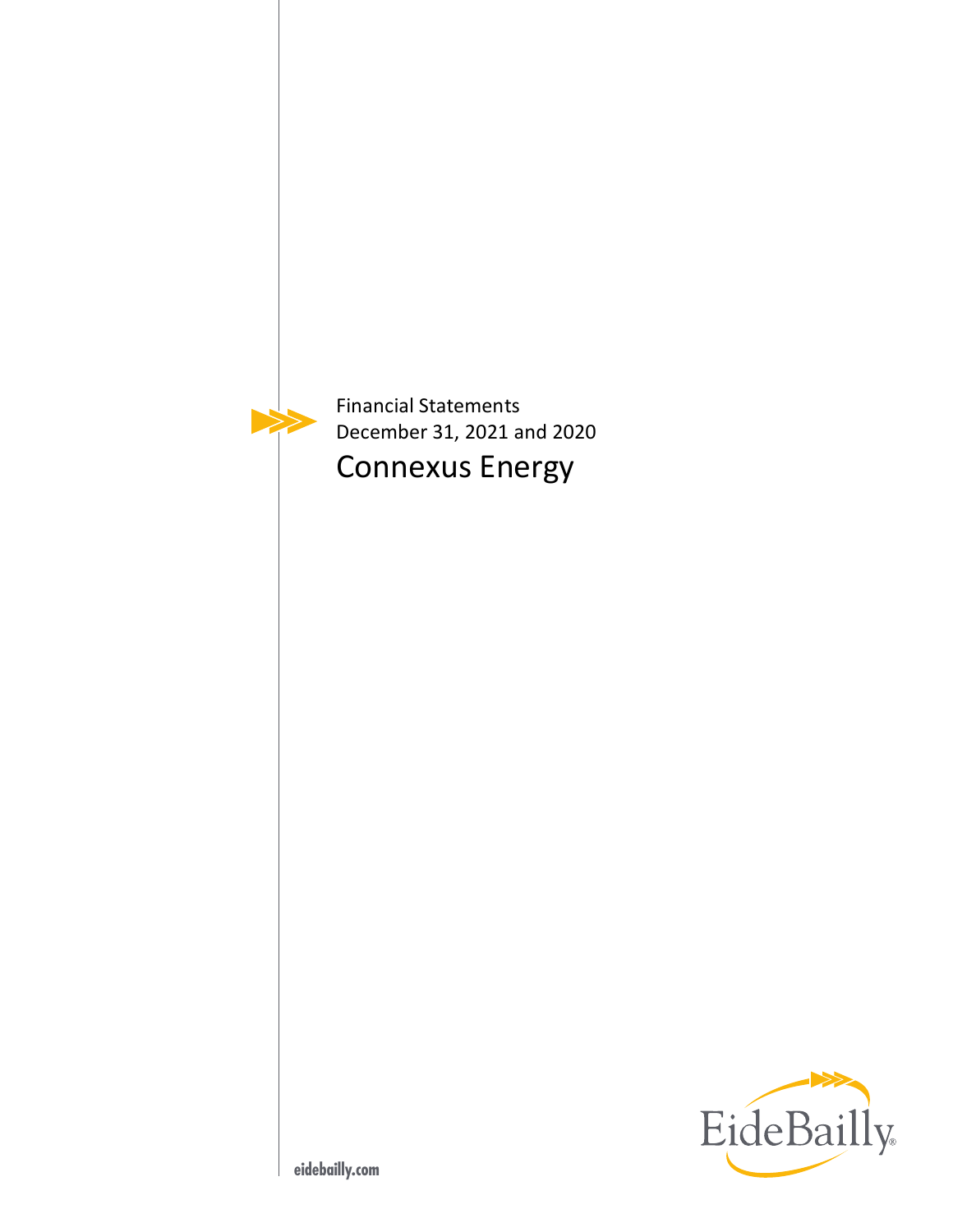| <b>Financial Statements</b> |  |
|-----------------------------|--|
|                             |  |
|                             |  |
|                             |  |
|                             |  |
|                             |  |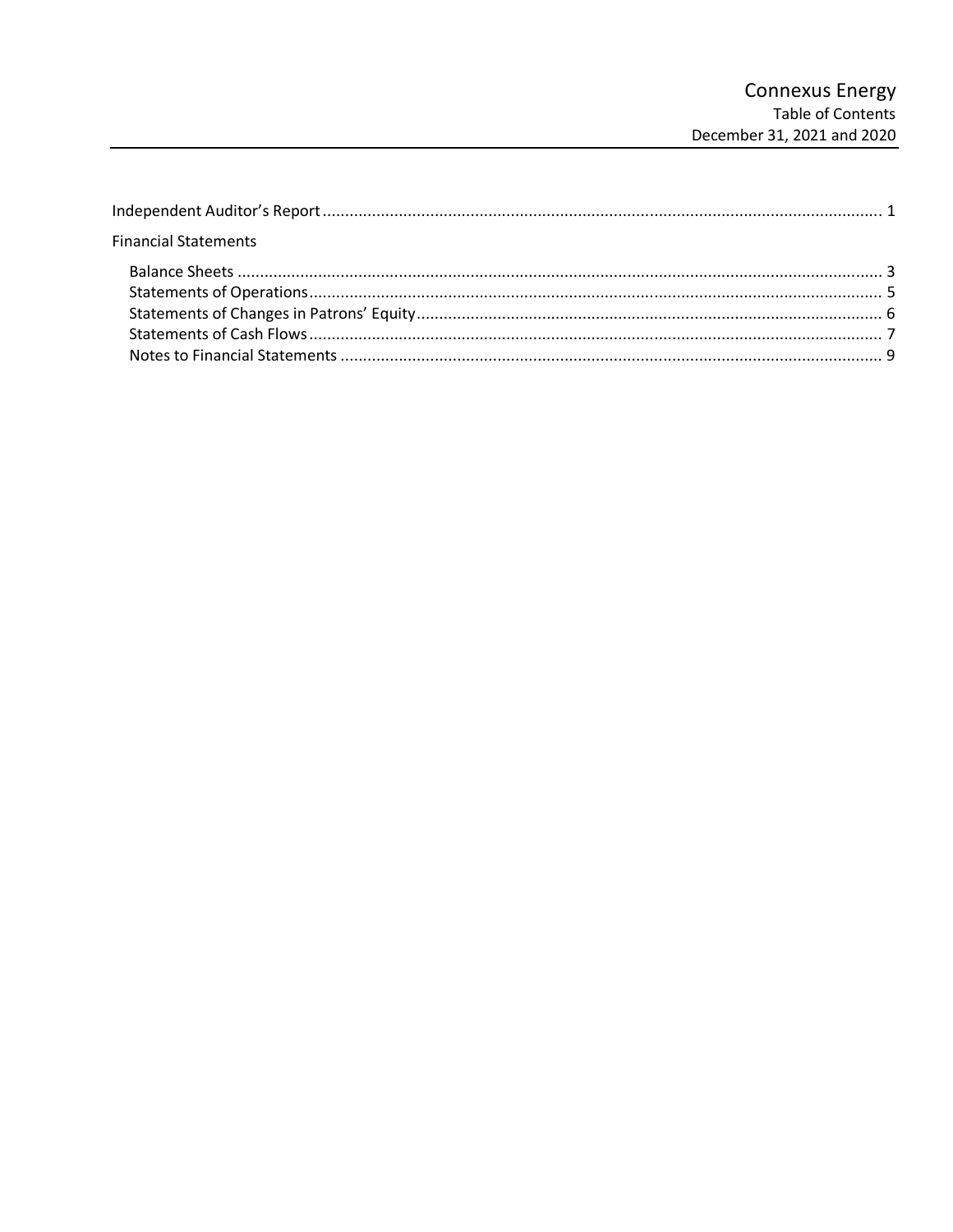

**CPAs & BUSINESS ADVISORS** 

#### **Independent Auditor's Report**

To the Board of Directors of Connexus Energy Ramsey, Minnesota

#### **Report on the Audit of the Financial Statements**

#### *Opinion*

We have audited the financial statements of Connexus Energy, which comprise the balance sheets as of December 31, 2021 and 2020, and the related statements of operations, changes in patrons' equity, and cash flows for the years then ended, and the related notes to the financial statements.

In our opinion, the financial statements referred to above present fairly, in all material respects, the financial position of Connexus Energy as of December 31, 2021 and 2020, and the results of its operations and its cash flows for the years then ended in accordance with accounting principles generally accepted in the United States of America.

### *Basis for Opinion*

We conducted our audits in accordance with auditing standards generally accepted in the United States of America (GAAS). Our responsibilities under those standards are further described in the Auditor's Responsibilities for the Audit of the Financial Statements section of our report. We are required to be independent of Connexus Energy and to meet our other ethical responsibilities, in accordance with the relevant ethical requirements relating to our audits. We believe that the audit evidence we have obtained is sufficient and appropriate to provide a basis for our audit opinion.

### *Responsibilities of Management for the Financial Statements*

Management is responsible for the preparation and fair presentation of these financial statements in accordance with accounting principles generally accepted in the United States of America; and for the design, implementation, and maintenance of internal control relevant to the preparation and fair presentation of financial statements that are free from material misstatement, whether due to fraud or error.

In preparing the financial statements, management is required to evaluate whether there are conditions or events, considered in the aggregate, that raise substantial doubt about Connexus Energy's ability to continue as a going concern for one year after the date that the financial statements are available to be issued.

**What inspires you, inspires us. | eidebailly.com** 200 E. 10th St., Ste. 500 | P.O. Box 5125 | Sioux Falls, SD 57117-5125 | T 605.339.1999 | F 605.339.1306 | EOE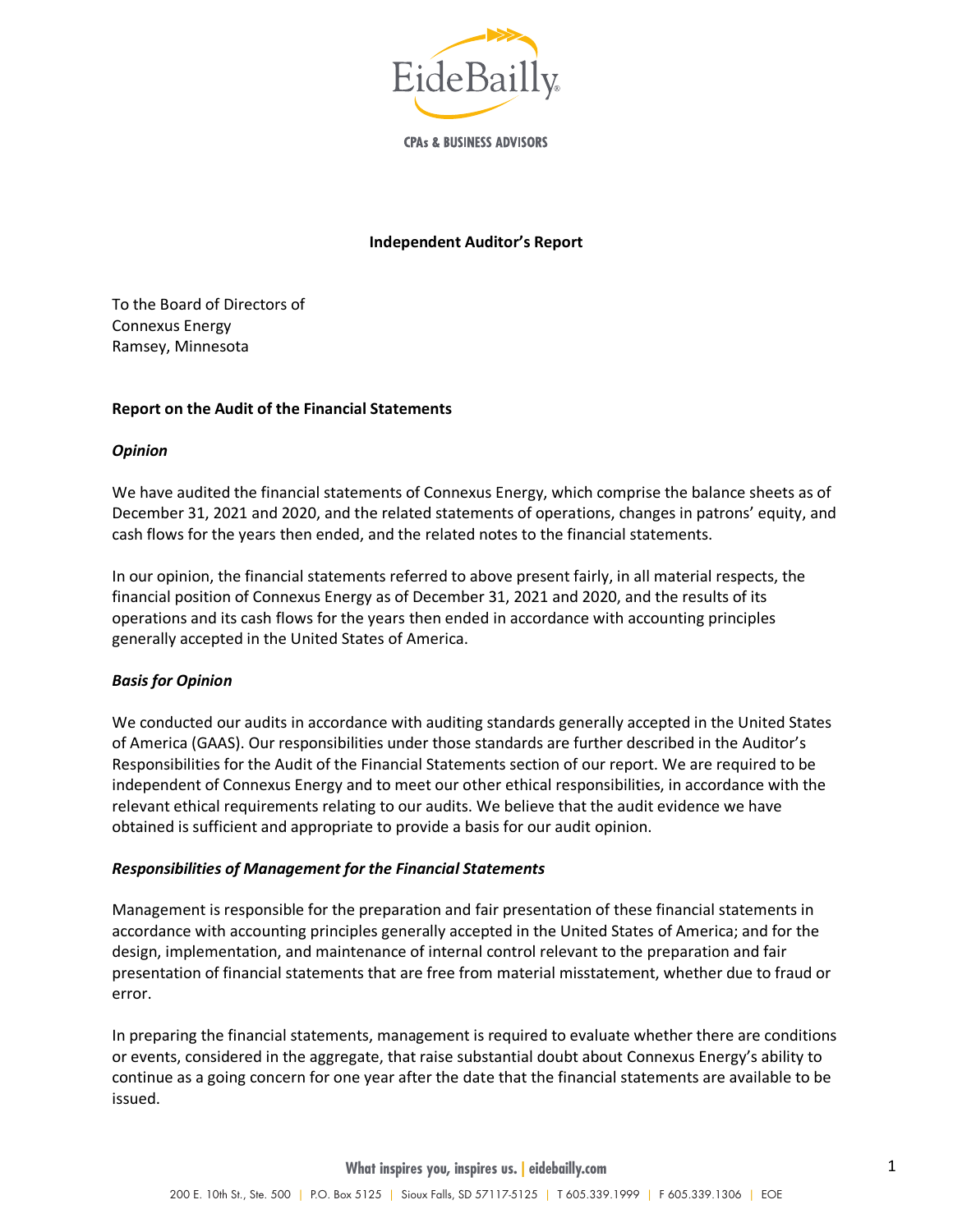#### *Auditor's Responsibilities for the Audit of the Financial Statements*

Our objectives are to obtain reasonable assurance about whether the financial statements as a whole are free from material misstatement, whether due to fraud or error, and to issue an auditor's report that includes our opinion. Reasonable assurance is a high level of assurance but is not absolute assurance and therefore is not a guarantee that an audit conducted in accordance with GAAS will always detect a material misstatement when it exists. The risk of not detecting a material misstatement resulting from fraud is higher than for one resulting from error, as fraud may involve collusion, forgery, intentional omissions, misrepresentations, or the override of internal control. Misstatements are considered material if there is a substantial likelihood that, individually or in the aggregate, they would influence the judgment made by a reasonable user based on the financial statements.

In performing an audit in accordance with GAAS, we:

- Exercise professional judgment and maintain professional skepticism throughout the audit.
- Identify and assess the risks of material misstatement of the financial statements, whether due to fraud or error, and design and perform audit procedures responsive to those risks. Such procedures include examining, on a test basis, evidence regarding the amounts and disclosures in the financial statements.
- Obtain an understanding of internal control relevant to the audit in order to design audit procedures that are appropriate in the circumstances, but not for the purpose of expressing an opinion on the effectiveness of Connexus Energy's internal control. Accordingly, no such opinion is expressed.
- Evaluate the appropriateness of accounting policies used and the reasonableness of significant accounting estimates made by management, as well as evaluate the overall presentation of the financial statements.
- Conclude whether, in our judgment, there are conditions or events, considered in the aggregate, that raise substantial doubt about Connexus Energy's ability to continue as a going concern for a reasonable period of time.

We are required to communicate with those charged with governance regarding, among other matters, the planned scope and timing of the audit, significant audit findings, and certain internal control–related matters that we identified during the audit.

Ede Sailly LLP

Phoenix, Arizona March 9, 2022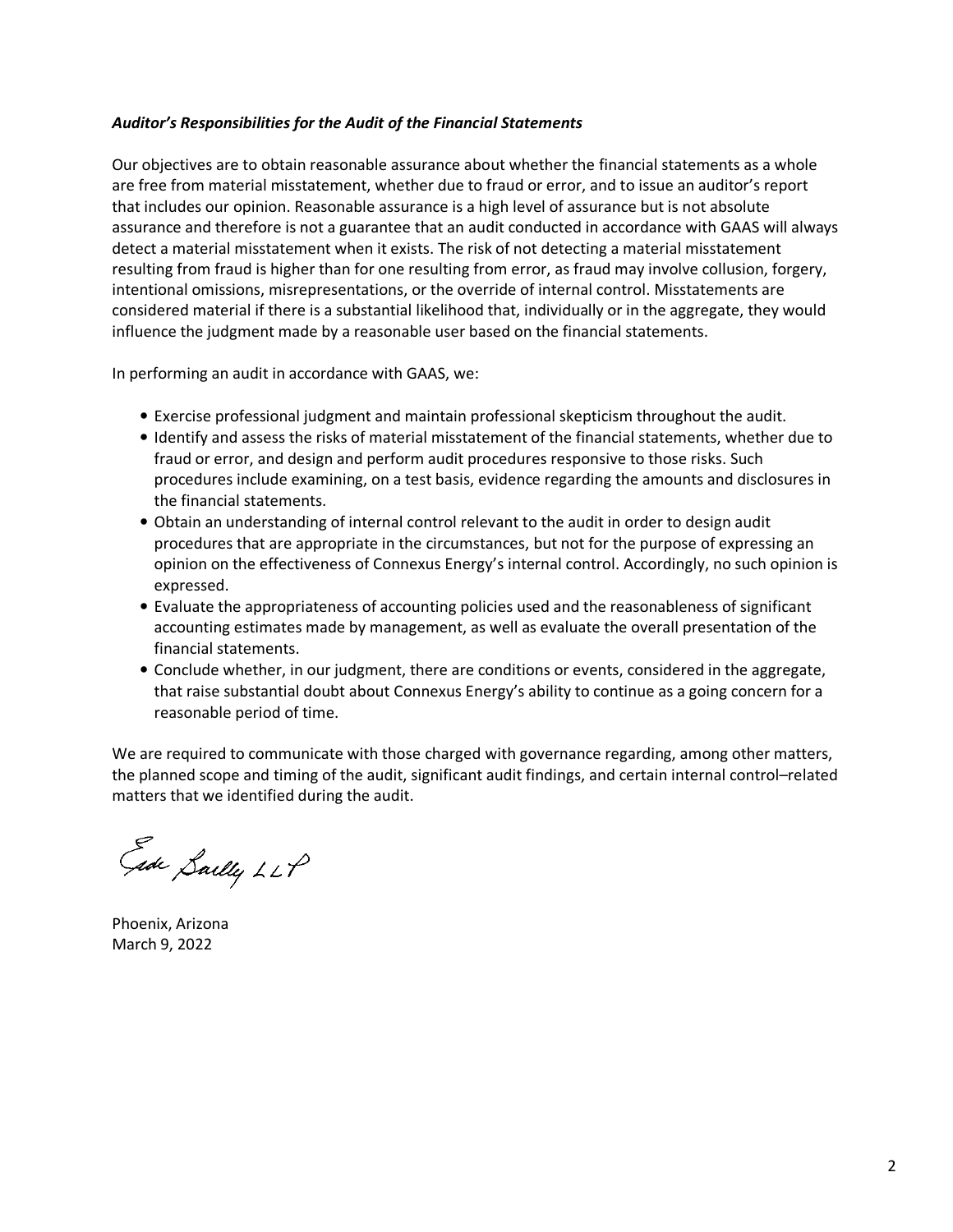# Connexus Energy Balance Sheets December 31, 2021 and 2020

|                                         | 2021            | 2020          |
|-----------------------------------------|-----------------|---------------|
| Assets                                  |                 |               |
| <b>Utility Plant</b>                    |                 |               |
| Distribution system                     | \$349,464,480   | \$337,523,440 |
| General plant                           | 49,091,985      | 47,318,699    |
| Construction work in progress           | 3,901,080       | 2,380,369     |
| Total utility plant                     | 402,457,545     | 387,222,508   |
| Less accumulated depreciation           | (166, 714, 878) | (157,008,581) |
| Utility plant, net                      | 235,742,667     | 230, 213, 927 |
| Other Property and Investments          |                 |               |
| Investments in associated organizations | 157,061,153     | 151,516,426   |
| Subordinated debt investments           | 8,220,966       | 8,231,788     |
| Other investments                       | 1,701,268       | 1,387,442     |
| Other assets                            | 14,783,479      | 16,232,453    |
| Prepaid expenses                        | 57,763          | 81,226        |
| Energy storage assets                   | 18,991,034      | 19,502,270    |
| Total other property and investments    | 200,815,663     | 196,951,605   |
| <b>Current Assets</b>                   |                 |               |
| Cash and cash equivalents               | 1,600           | 2,340         |
| Accounts receivable, net                | 30,627,978      | 29,981,247    |
| Material and supplies                   | 4,765,688       | 3,952,242     |
| Prepaid expenses                        | 1,299,801       | 1,462,943     |
| Interest receivable                     | 90,139          | 90,439        |
| <b>Total current assets</b>             | 36,785,206      | 35,489,211    |
| <b>Total Assets</b>                     | \$473,343,536   | \$462,654,743 |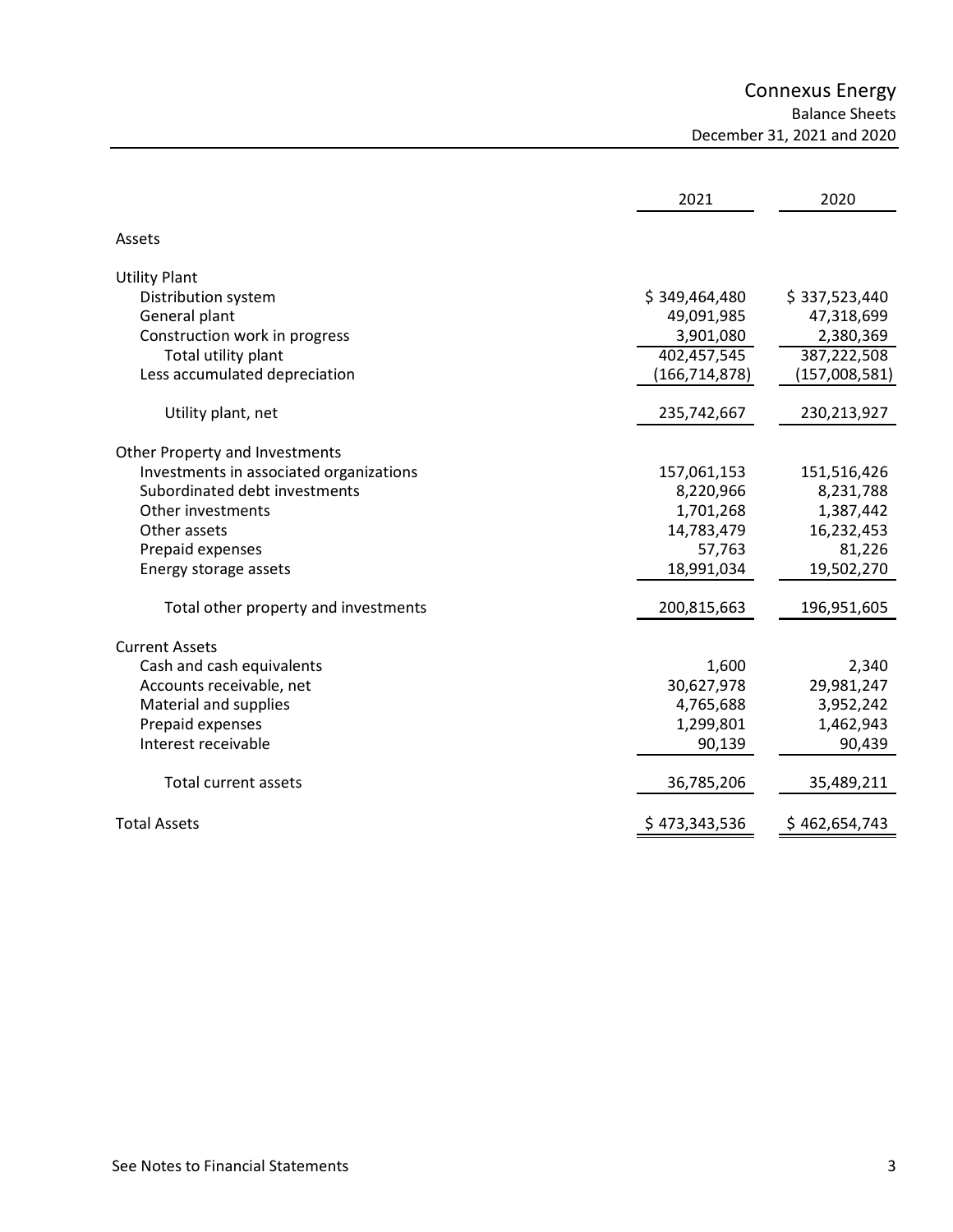|                                                      | 2021                        | 2020                        |
|------------------------------------------------------|-----------------------------|-----------------------------|
| Patrons' Equity and Liabilities                      |                             |                             |
| Patrons' Equity                                      |                             |                             |
| Patronage capital<br>Other capital                   | \$195,301,091<br>24,431,828 | \$192,604,225<br>20,057,791 |
| Total patrons' equity                                | 219,732,919                 | 212,662,016                 |
| Long-Term Debt, Less Current Maturities              | 158,991,720                 | 160,856,226                 |
| Other Long-Term Liabilities, Less Current Maturities | 33,558,172                  | 23,190,225                  |
| <b>Commitments and Contingencies</b>                 |                             |                             |
| <b>Current Liabilities</b>                           |                             |                             |
| Checks issued in excess of bank balance              | 573,036                     | 920,064                     |
| Current maturities of long-term debt                 | 1,864,506                   | 667,804                     |
| Current maturities of finance lease liability        | 533,391                     | 511,200                     |
| Revolving term loans payable                         | 9,847,132                   | 14,366,525                  |
| Accounts payable                                     | 1,360,965                   | 3,397,263                   |
| Payable to associated organization                   | 26,115,592                  | 26,681,649                  |
| Member deposits                                      | 1,837,492                   | 1,819,284                   |
| Accrued compensation and related taxes               | 5,841,216                   | 6,097,721                   |
| Accrued state and local taxes                        | 6,668,974                   | 5,353,208                   |
| <b>Accrued interest</b>                              | 1,008,081                   | 1,017,350                   |
| Patronage capital payable                            | 5,280,783                   | 4,984,545                   |
| Other current liabilities                            | 129,557                     | 129,663                     |
| <b>Total current liabilities</b>                     | 61,060,725                  | 65,946,276                  |
| Total Patrons' Equity and Liabilities                | \$473,343,536               | \$462,654,743               |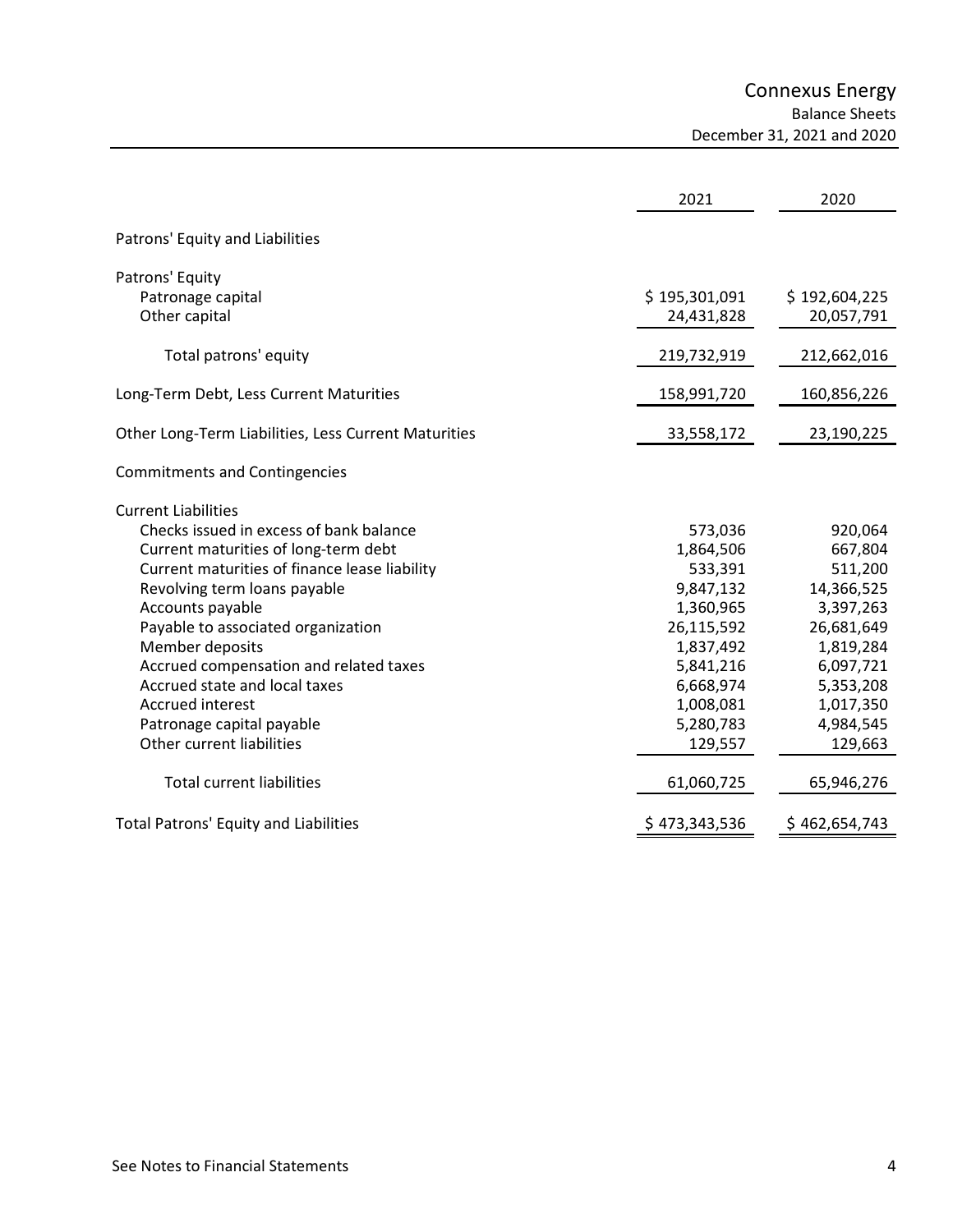# Connexus Energy Statements of Operations Years Ended December 31, 2021 and 2020

|                                              | 2021          | 2020              |
|----------------------------------------------|---------------|-------------------|
|                                              |               |                   |
| <b>Operating Revenue</b><br>Electric revenue | \$263,274,567 | \$246,950,192     |
| Utility services revenue                     | 1,567,614     | 1,434,504         |
|                                              |               |                   |
| Total operating revenue                      | 264,842,181   | 248,384,696       |
| <b>Operating Expense</b>                     |               |                   |
| Cost of power                                | 190,902,739   | 173,231,683       |
| Labor and related expenses                   | 27,410,311    | 26,719,716        |
| Electric operations expenses                 | 6,610,192     | 6,299,384         |
| Fees and services                            | 2,979,616     | 2,638,734         |
| Marketing                                    | 329,196       | 542,628           |
| Operating supplies and maintenance           | 5,113,877     | 5,112,862         |
| Depreciation                                 | 13,074,850    | 12,885,905        |
| Property taxes                               | 5,124,875     | 3,722,533         |
| Other                                        | 568,985       | 704,988           |
| Total operating expense                      | 252,114,641   | 231,858,433       |
| <b>Operating Margin</b>                      | 12,727,540    | 16,526,263        |
| Other margins (expenses)                     |               |                   |
| Interest expense                             | (6,364,560)   | (6,871,471)       |
| Interest income                              | 367,922       | 375,497           |
| Allocation of Great River Energy margins     | 4,715,000     | 4,443,066         |
| Gain from equity investments                 | 414,123       | 286,687           |
| Other income                                 | 2,791,696     | 1,179,083         |
| Net periodic pension income                  | 847,688       | 494,080           |
| Total other margins (expenses)               | 2,771,869     | (93,058)          |
| <b>Net Margin</b>                            | \$15,499,409  | 16,433,205<br>\$. |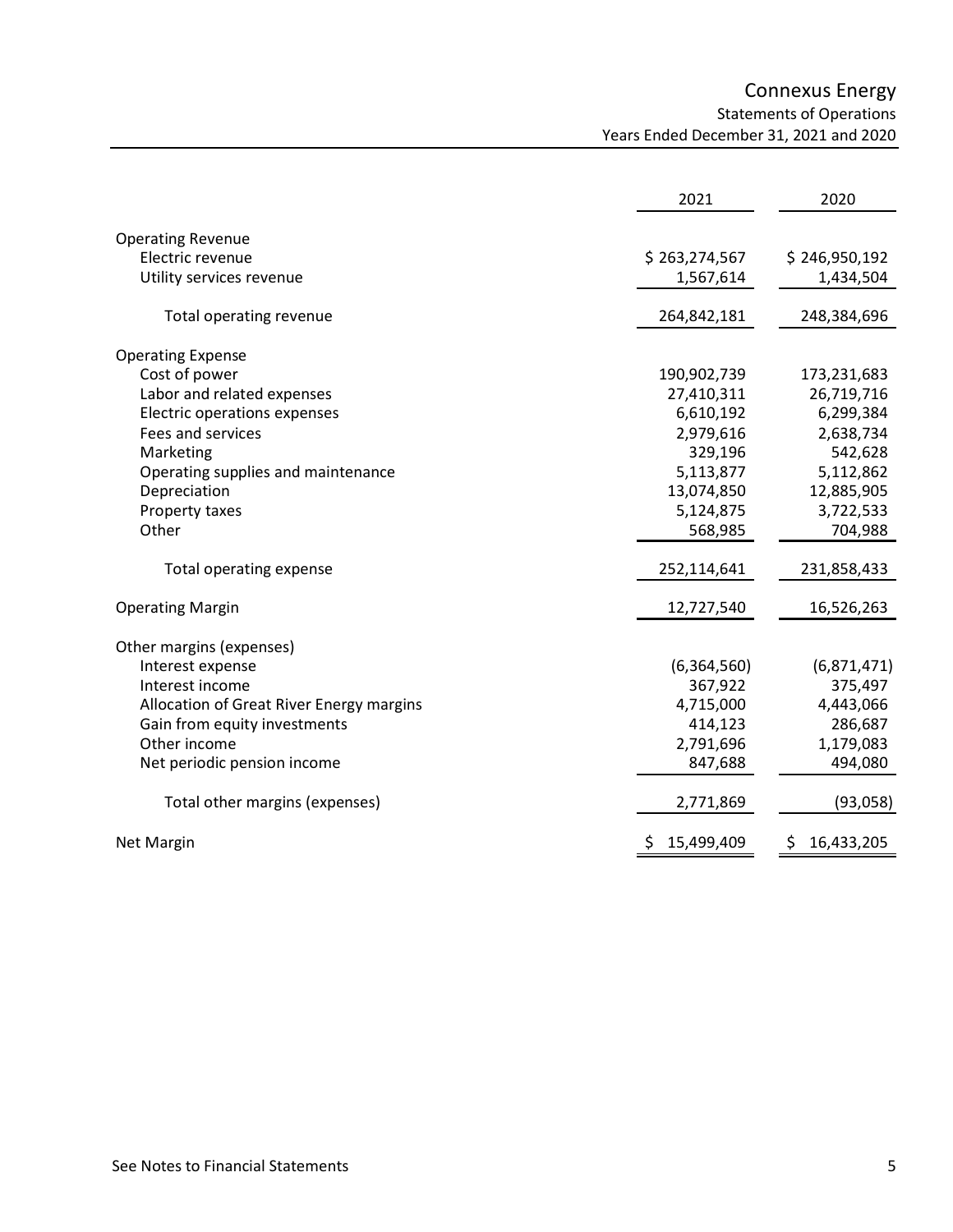# Connexus Energy Statements of Changes in Patrons' Equity Years Ended December 31, 2021 and 2020

|                             | Patronage<br>Capital | Other<br>Capital | Total         |
|-----------------------------|----------------------|------------------|---------------|
| Balance - January 1, 2020   | \$188,465,613        | 15,541,778<br>S. | \$204,007,391 |
| Net margin                  | 16,433,205           |                  | 16,433,205    |
| Capital credits retired     | (12, 294, 593)       | 4,516,013        | (7,778,580)   |
| Balance - December 31, 2020 | 192,604,225          | 20,057,791       | 212,662,016   |
| Net margin                  | 15,499,409           |                  | 15,499,409    |
| Capital credits retired     | (12,802,543)         | 4,374,037        | (8,428,506)   |
| Balance - December 31, 2021 | \$195,301,091        | 24,431,828       | \$219,732,919 |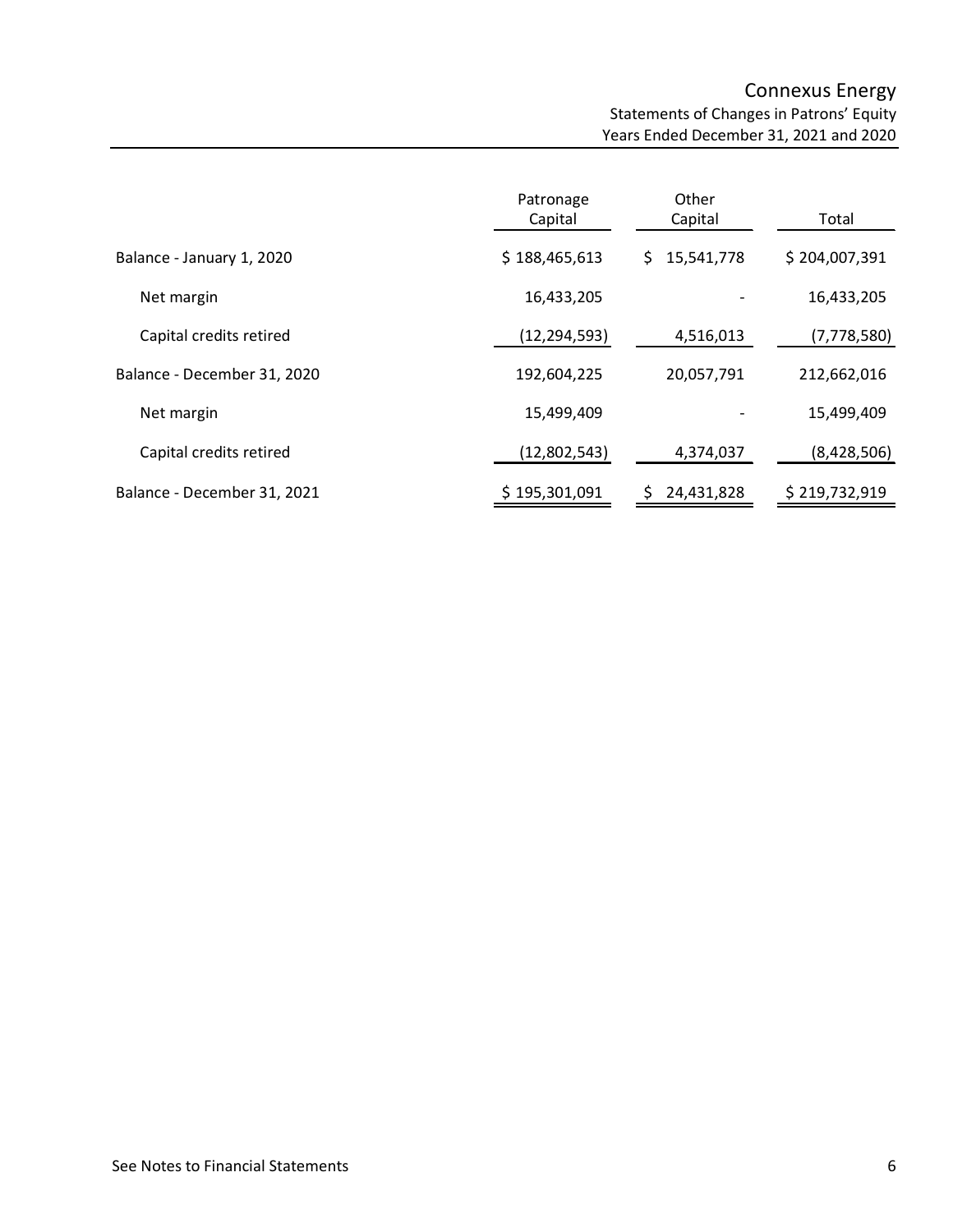# Connexus Energy Statements of Cash Flows Years Ended December 31, 2021 and 2020

|                                                           | 2021              | 2020              |
|-----------------------------------------------------------|-------------------|-------------------|
| <b>Operating Activities</b>                               |                   |                   |
| Net margin                                                | 15,499,409<br>\$. | 16,433,205<br>\$. |
| Adjustments to reconcile net margin to                    |                   |                   |
| net cash from operating activities                        |                   |                   |
| Depreciation                                              | 13,074,850        | 12,885,905        |
| Great River Energy patronage allocated to the Cooperative | (4,715,000)       | (4,443,066)       |
| Other patronage allocated to the Cooperative              | (1,035,007)       | (859, 235)        |
| Gain from equity investments                              | (414, 123)        | (286, 687)        |
| Net gain on dispositions of property                      | (1,723,003)       | (287, 856)        |
| Amortization of energy storage assets                     | 366,989           | 443,053           |
| Change in assets and liabilities                          |                   |                   |
| Accounts receivable                                       | (646, 731)        | 76,472            |
| Materials and supplies                                    | (813, 446)        | 135,274           |
| Other assets                                              | 1,878,903         | (1,391,083)       |
| Checks issued in excess of bank balance                   | (347, 028)        | 84,026            |
| Accounts payable and member deposits                      | (3, 191, 449)     | (521, 593)        |
| Payable to associated organization                        | (566, 057)        | 1,280,612         |
| <b>Accrued liabilities</b>                                | 1,049,886         | 198,958           |
| Other long-term liabilities                               | 4,844,922         | (644,007)         |
|                                                           |                   |                   |
| Net Cash from Operating Activities                        | 23,263,115        | 23,103,978        |
| <b>Investing Activities</b>                               |                   |                   |
| Electric plant additions and replacements - net           | (17, 872, 980)    | (19, 130, 910)    |
| Proceeds received from sale of plant                      | 1,922,728         | 499,639           |
| Proceeds from patronage capital and other investments     | 6,372,851         | 2,891,034         |
| Net Cash used for Investing Activities                    | (9,577,401)       | (15,740,237)      |
| <b>Financing Activities</b>                               |                   |                   |
| Borrowings on revolving term loan loans                   | 9,847,132         | 14,366,525        |
| Repayments on revolving term loan loans                   | (14, 366, 525)    | (12,006,753)      |
| Principal payments on long-term debt                      | (667, 804)        | (2, 271, 533)     |
| Principal payments on finance lease                       | (366, 989)        | (443, 053)        |
| Patronage capital payments to members                     | (8, 132, 268)     | (7,008,957)       |
|                                                           |                   |                   |
| Net Cash used for Financing Activities                    | (13,686,454)      | (7, 363, 771)     |
| Net Change in Cash and Cash Equivalents                   | (740)             | (30)              |
| Cash and Cash Equivalents, Beginning of Period            | 2,340             | 2,370             |
| Cash and Cash Equivalents, End of Period                  | \$<br>1,600       | \$<br>2,340       |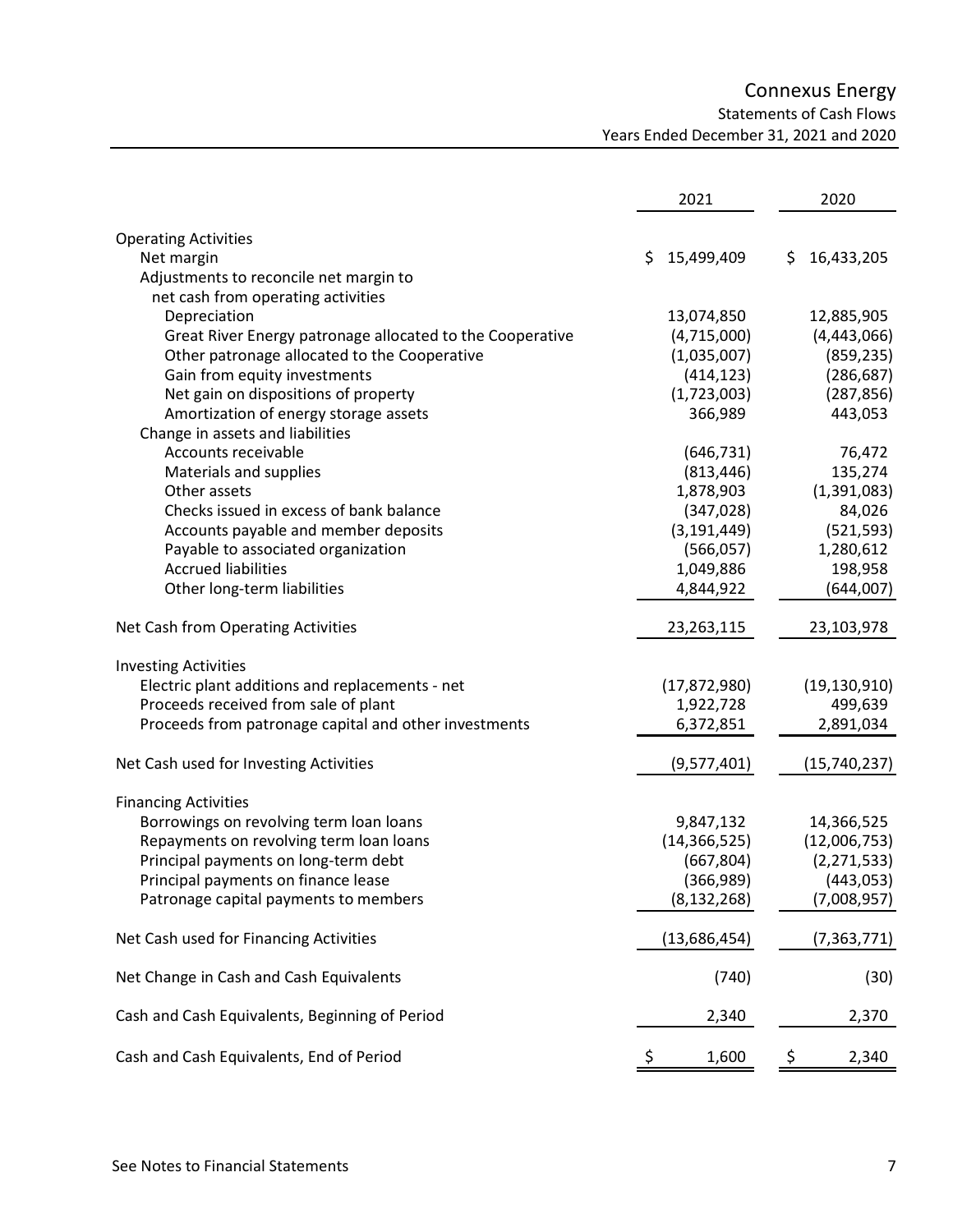# Connexus Energy Statements of Cash Flows Years Ended December 31, 2021 and 2020

|                                                                                                                                                                |   | 2021      |   | 2020      |
|----------------------------------------------------------------------------------------------------------------------------------------------------------------|---|-----------|---|-----------|
| Supplemental Disclosures of Cash Flow Information<br>Cash payments for interest on long-term debt                                                              |   | 6,422,679 | S | 6,951,818 |
| Supplemental Disclosure of Noncash Operating and Investing Activities<br>Plant purchases included in accounts payable                                          |   | 1.520.154 |   | 346.795   |
| Lease liability remeasurement                                                                                                                                  | S | 144.247   |   | 46,947    |
| Regulatory liability for deferred patronage allocation (increase in<br>investments in associated organizations and increase in other<br>long-term liabilities) |   | 6.056.452 |   |           |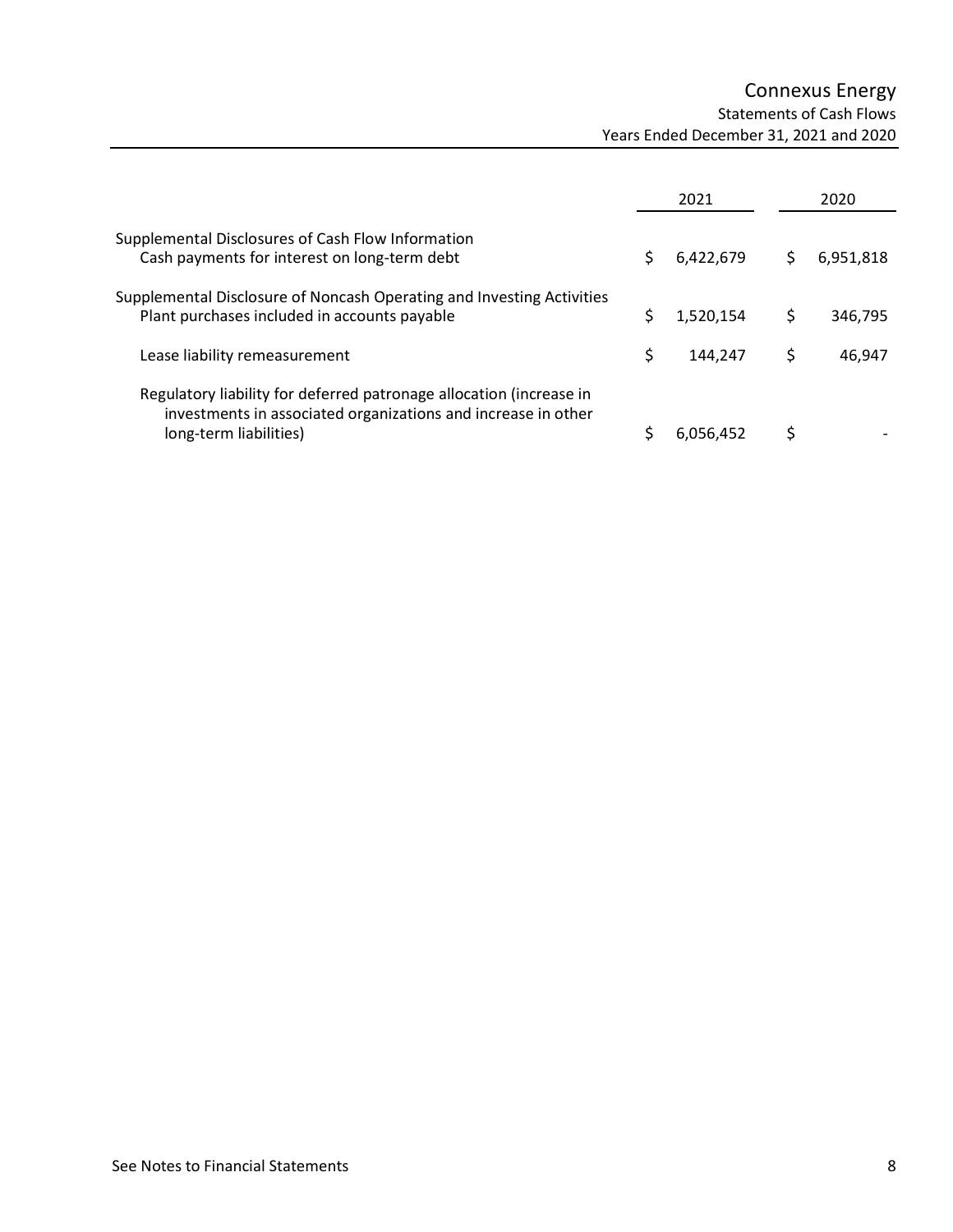## **Note 1 - Summary of Significant Accounting Policies**

## **Organization**

Connexus Energy (the "Cooperative") is a member-owned organization engaged principally in the distribution and sale of electricity to approximately 141,000 members in seven counties in the north suburban area of Minneapolis and St. Paul, Minnesota.

The Cooperative follows the Federal Energy Regulatory Commission's Uniform System of Accounts prescribed for Class A and B Electric Utilities.

The Cooperative's financial statements are prepared in accordance with accounting principles generally accepted in the United States of America, based on standards issued by the Financial Accounting Standards Board (FASB).

### **Use of Estimates**

In recording transactions and balances resulting from business operations, the Cooperative uses estimates based on the best information available. Estimates are used for such items as plant depreciable lives, uncollectible accounts, unbilled revenues, and actuarially determined benefit costs. As better information becomes available (or actual amounts are determinable), the recorded estimates are revised. Consequently, operating results can be affected by revisions to prior accounting estimates.

### **Regulatory Accounting**

As a result of the ratemaking process, the Cooperative applies Accounting Standards Codification (ASC) 980, *Regulated Operations*. The application of generally accepted accounting principles by the Cooperative differs in certain respects from the application by non-regulated businesses as a result of applying ASC 980. Such differences generally relate to the time at which certain items enter into the determination of net margins in order to follow the principle of matching costs and revenues.

#### **Income Taxes**

The Cooperative is exempt from federal and state income taxes under Section 501(c)(12) of the Internal Revenue Code. The Cooperative is subject to income tax on its unrelated business income.

The Cooperative evaluates its income tax positions on an annual basis. Management has determined that there are no uncertain tax positions at December 31, 2021 and 2020 that meet the criteria for recognition in the financial statements.

The Cooperative would recognize future accrued interest and penalties related to unrecognized tax benefits in income tax expense if incurred.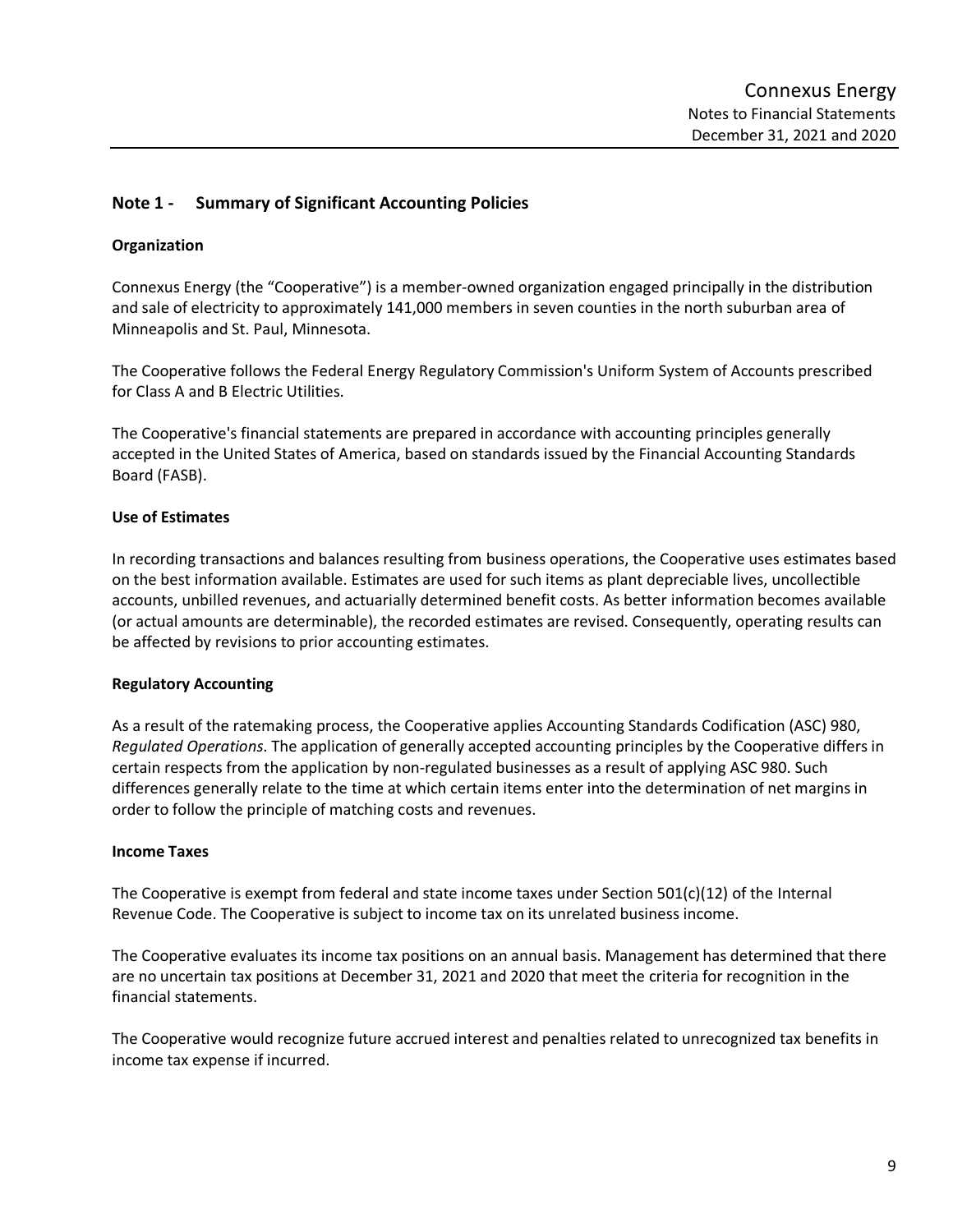## **Concentration of Risk**

As of December 31, 2021 and 2020, approximately 33% and 34% of the Cooperative's labor force was covered by a collective bargaining agreement. The current agreement was set to expire on January 31, 2022. A new agreement was reached which extended the agreement to January 31, 2026.

## **Utility Plant and Retirements**

Utility plant is stated at cost. The cost of additions to utility plant includes contracted work, direct labor and materials and allocable overheads, reduced by cash contributions in aid of construction received from members. When units of property are retired, sold or otherwise disposed of in the ordinary course of business, their average book cost less net salvage is charged to accumulated depreciation. Repairs and the replacement and renewal of items determined to be less than units of property are charged to maintenance expense.

Depreciation expense is computed by applying composite rates to the monthly balance for all classes of utility plant, except for transportation equipment and other general plant assets, which are depreciated on a unit basis. The depreciation rate as a percentage of the average balance of depreciable property was 3.4% at December 31, 2021 and 2020.

## **Recoverability of Long-Lived Assets**

The Cooperative accounts for the impairment or disposal of long-lived assets in accordance with FASB accounting guidance, which requires long-lived assets, such as property and equipment, to be evaluated for impairment whenever events or changes in circumstances indicate the carrying amount of the assets may not be recoverable. The Cooperative determines potential impairment by comparing the carrying value of its assets with the sum of the undiscounted cash flows expected to be provided by operating and eventually disposing of the asset. Should the sum of the expected future net cash flows be less than the carrying values, the Cooperative would determine whether an impairment loss should be recognized. An impairment loss would be quantified by comparing the amount by which the carrying value exceeds the fair value of the asset based on quoted market prices or the present value of the expected future cash flows to be generated by the asset. To date, management has determined that no impairment of these assets exists.

The Cooperative accounts for the impairment of equity method investments in accordance with FASB guidance, which requires equity investments to be evaluated for impairment whenever events or changes in circumstances indicate the carrying amount of the assets may not be recoverable. Evidence of a loss in value might include, but would not necessarily be limited to, absence of an ability to recover the carrying amount of the investment or inability of the investee to sustain an earnings capacity, which would justify the carrying amount of the investment. As of December 31, 2021 and 2020, and during the years then ended, the Cooperative determined that there were no impaired equity method investments.

## **Cash and Cash Equivalents**

Cash and cash equivalents include cash on hand and highly liquid investments with an original maturity of three months or less.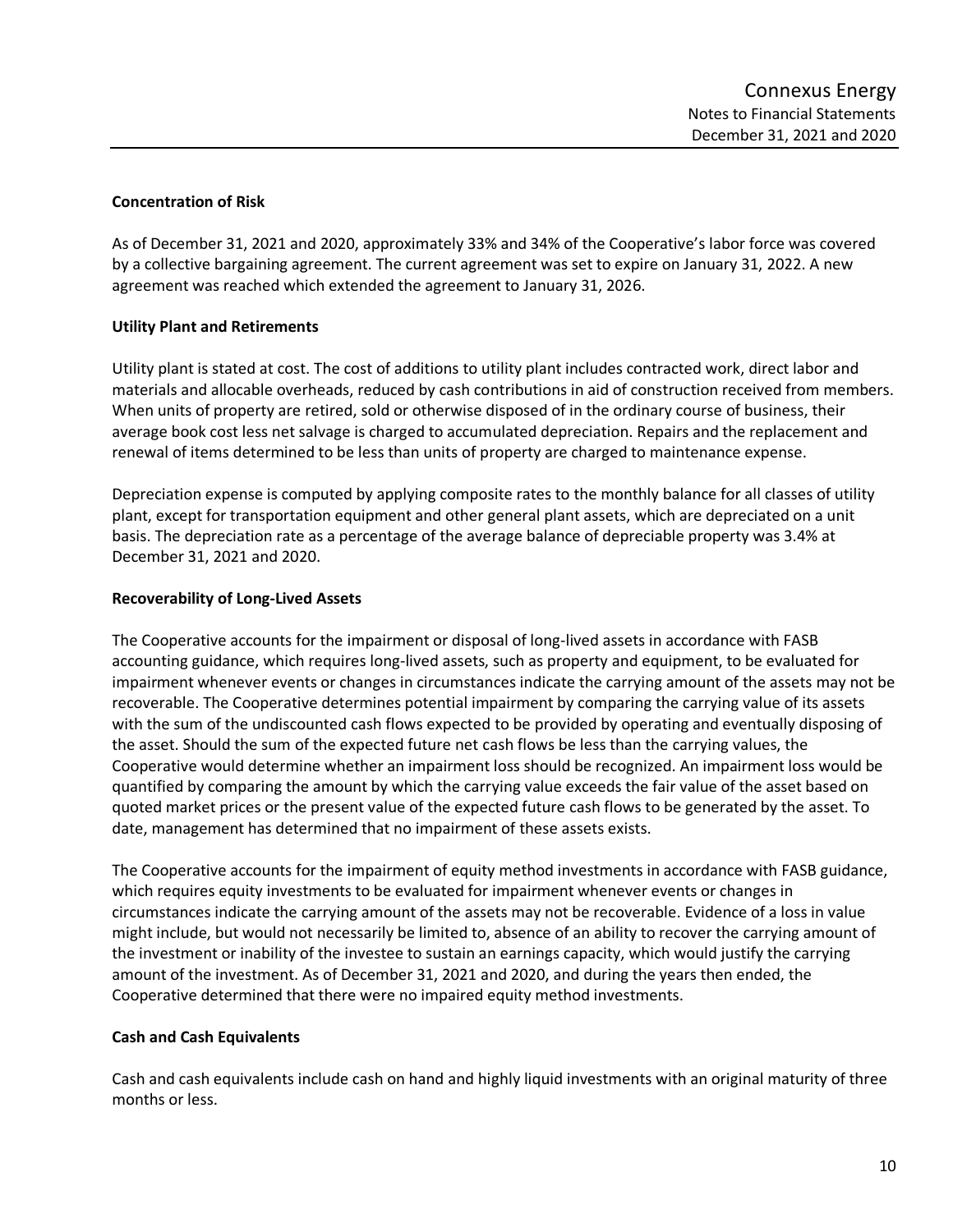## **Accounts Receivable and Credit Policy**

The Cooperative's revenue contracts provide it with the unconditional right to consideration upon delivery of electricity to its members; therefore, a receivable is recognized in the period the Cooperative provides energy to its members, so no contract assets or liabilities exist. The unconditional right to consideration is represented by contract receivables which are presented on the balance sheet as accounts receivable, net.

Accounts receivable are uncollateralized member obligations due under terms established by the Board of Directors. Past due balances on active accounts are subject to disconnection of service. The Cooperative has the ability to charge deposits on members based on an analysis of their prior utility payment history.

The beginning and ending balances for customer accounts receivable, net of allowances for doubtful accounts, and contract liabilities were as follows for the years ended December 31, 2021 and 2020:

|                              | December 31, | December 31, | January 1, |
|------------------------------|--------------|--------------|------------|
|                              | 2021         | 2020         | 2020       |
| Customer accounts receivable | Ś            | 16,749,798   | Ś.         |
| <b>Billed</b>                | 16,555,900   | S.           | 15,349,419 |
| Unbilled                     | 14,072,078   | 13,231,449   | 14,708,300 |
|                              | 30,627,978   | 29,981,247   | S.         |
|                              | S.           | S            | 30,057,719 |
| <b>Contract liabilities</b>  | Ś            | Ś.           | \$         |
| Member prepayments           | 1,756,509    | 1,426,403    | 1,973,573  |
| Member deposits              | 1,837,492    | 1,819,284    | 1,646,530  |
|                              | 3,594,001    | 3,245,687    | 3,620,103  |

### **Allowance for Doubtful Accounts**

The allowance for doubtful accounts represents the Cooperative's estimate of probable amounts that will not be collectible in our existing receivables. The estimate is determined based on historical patterns of collections and losses from previous receivables. The carrying amount of accounts receivable is reduced by the allowance for doubtful accounts in the balance sheets. The allowance for doubtful accounts at December 31, 2021 and 2020 was \$274,344 and \$158,835.

### **Material and Supplies**

Material and supplies are stated at the lower of average cost or market.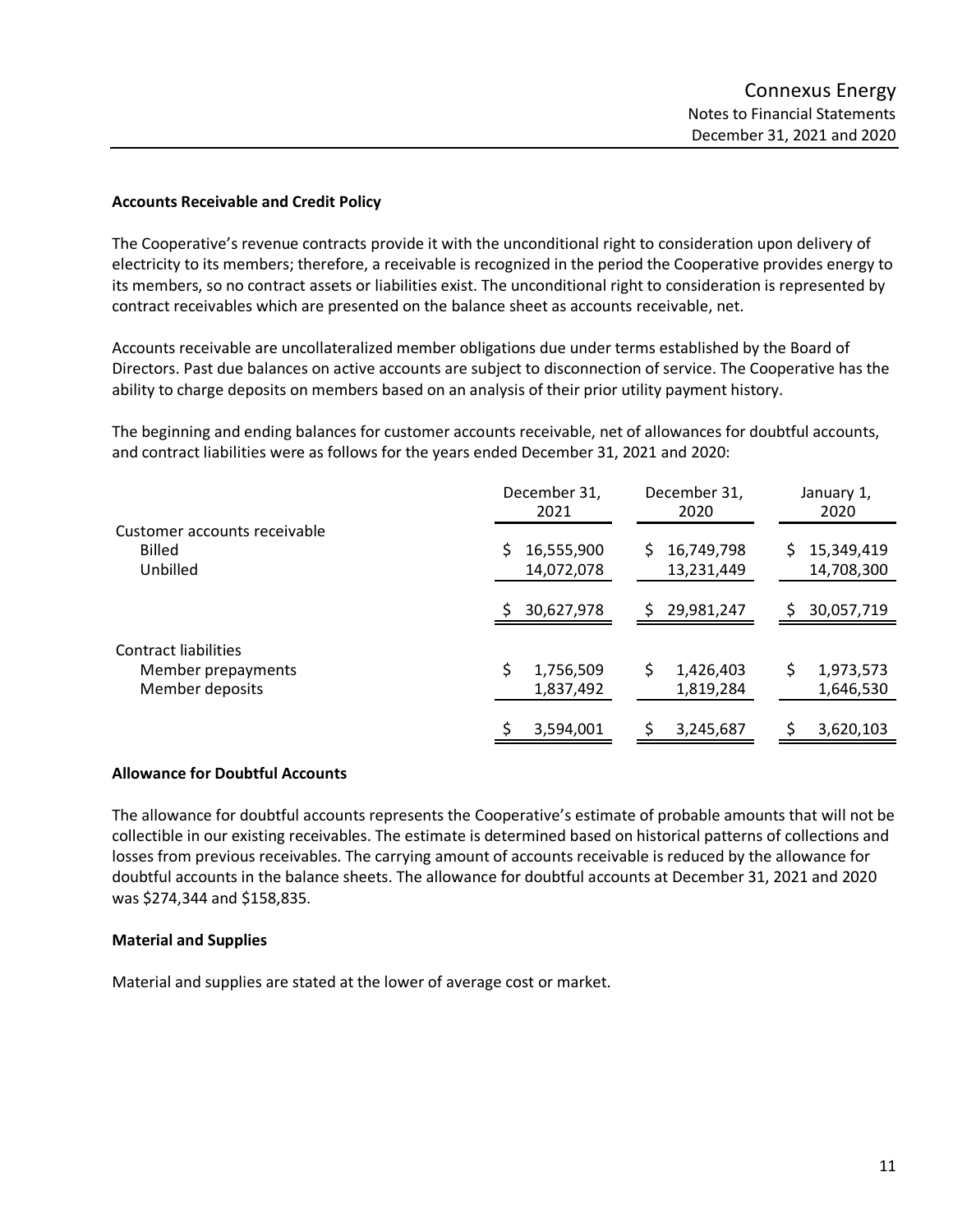### **Investments**

The Cooperative has investments in associated companies. The Cooperative has determined that these investments do not have a readily determinable fair value. Investments in associated companies are recorded at the Cooperative's share of allocated patronage capital. These investments are assessed for impairment, if any, and adjusted for changes resulting from observable price changes in orderly transactions for the identical or a similar investment of the same issuer. The Cooperative has not identified any impairments and there has not been observable price changes during the years ended December 31, 2021 and 2020.

Some subordinate debt investments are a condition of loans from the National Rural Utilities Cooperative Finance Corporation (NRUCFC) and are accounted for at amortized cost, net of any impairment.

The Cooperative also has various investments that are accounted for using the equity method based on the Cooperative's ownership percentage in the investee. Under the equity method, the Cooperative records its proportionate share of earnings and losses of the investee. Distributions from these investments reduce the carrying value.

### **Derivative Instruments and Hedging Activities**

The Cooperative's policy is to not use freestanding derivatives and to not enter into contracts with terms that cannot be designated as normal purchases or sales. Management has determined that the Cooperative has no freestanding or embedded derivatives.

#### **Fair Value Measurements**

The Cooperative has determined the fair value of certain assets and liabilities in accordance with the provisions of Accounting Standards Codification (ASC) 820, *Fair Value Measurements and Disclosures*, which provides a framework for measuring fair value under generally accepted accounting principles.

ASC 820 defines fair value as the exchange price that would be received for an asset or paid to transfer a liability (an exit price) in the principal or most advantageous market for the asset or liability in an orderly transaction between market participants on the measurement date. ASC 820 requires that valuation techniques maximize the use of observable inputs and minimize the use of unobservable inputs. ASC 820 also establishes a fair value hierarchy, which prioritizes the valuation inputs into three broad levels.

Level 1 inputs consist of quoted prices in active markets for identical assets or liabilities that the reporting entity has the ability to access at the measurement date. Level 2 inputs are inputs other than quoted prices included within Level 1 that are observable for the related asset or liability. Level 3 inputs are unobservable inputs related to the asset or liability. The Cooperative's policy is to recognize significant transfers between levels on the date of the transfer.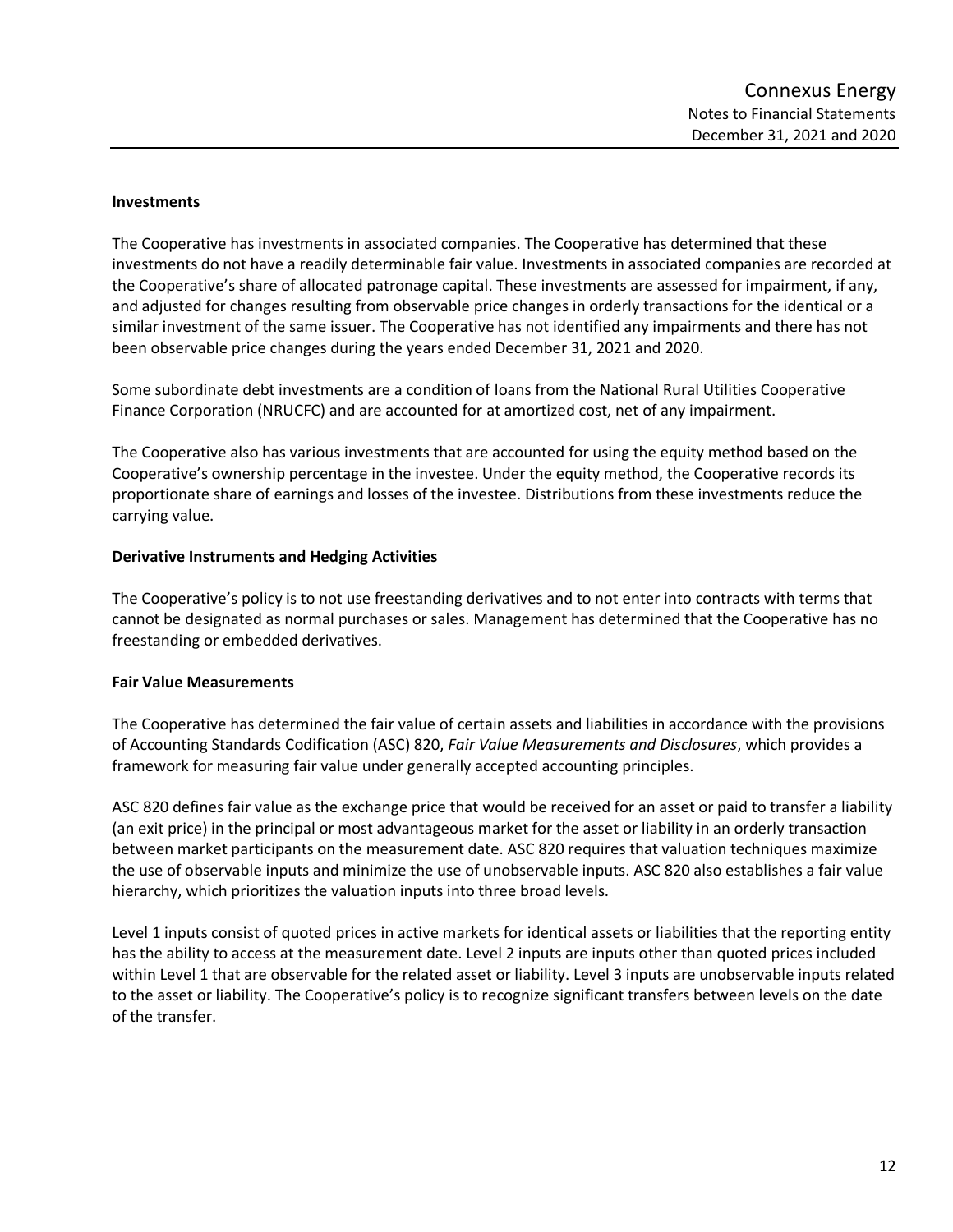## **Patronage Capital**

Margins realized from operations are assigned to members on a patronage basis. Patronage capital is retired on a percentage basis at the discretion of the Board of Directors.

The Cooperative's capital credit retirement policy allows a special, discounted, lump sum payout for members who move or the estate of deceased members. The member's remaining allocation is retained by the Cooperative and is classified as other capital in the statements of changes in patrons' equity.

## **Revenue Recognition**

The Cooperative accounts for member revenues under Accounting Standards Codification (ASC) 606, *Revenue from Contracts with Customers*.

The Cooperative's performance obligation related to the sale of energy is satisfied as energy is delivered to members; therefore, revenue from the delivery of energy is recognized over time as energy is delivered to the members. The Cooperative reads member meters and bills members each month based on a cycle basis. Accordingly, at the end of each month, there is energy delivered to members for which members have not been billed. The Cooperative records an estimate of the unbilled revenues each month.

The Cooperative does not have any significant financing components related to contracts with members as payment is received shortly after being billed to members.

The following table depicts revenues by timing of revenue recognition and type of revenue for the years ended December 31, 2021 and 2020:

|                                                                                                       | 2021                       | 2020                       |
|-------------------------------------------------------------------------------------------------------|----------------------------|----------------------------|
| Electric revenue (transferred over time)<br>Utility service revenues (transferred at a point in time) | \$262,717,805<br>1,567,614 | \$246,360,664<br>1,434,504 |
| Revenue from contracts with members                                                                   | 264,285,419                | 247,795,168                |
| Other electric revenue - late fees (outside the scope of ASC 606)                                     | 556,762                    | 589,528                    |
| Total operating revenue                                                                               | \$264,842,181              | \$248,384,696              |

### **Sales Taxes**

The Cooperative collects sales taxes on behalf of governmental units from its members and remits the entire amount to the various governmental units. The Cooperative's accounting policy is to exclude the tax collected and remitted from revenue and operating expenses.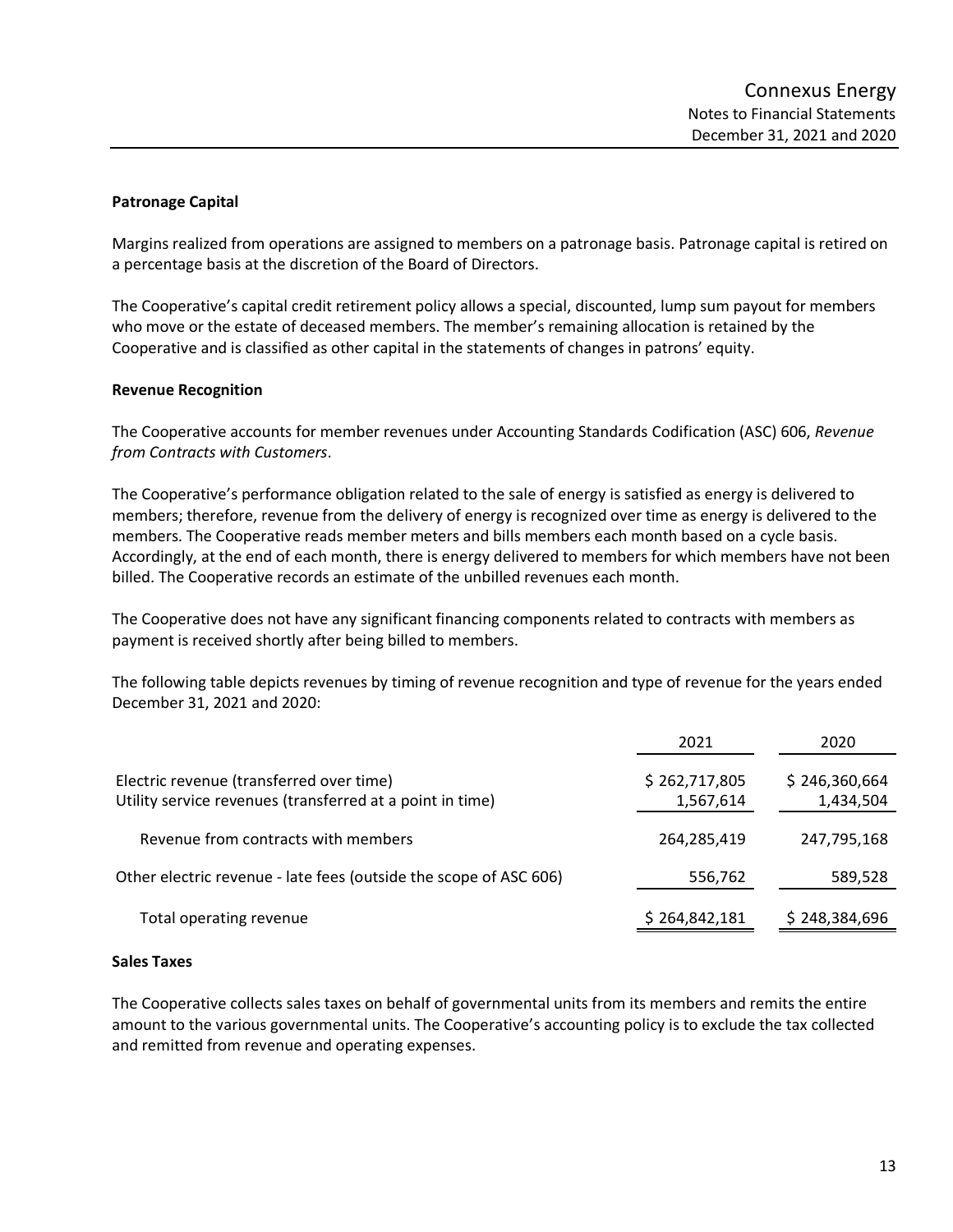### **Power Costs**

Substantially all power costs are monthly billings from the wholesale supplier for power delivered to the Cooperative during the month. Power costs are recorded through the balance sheet date.

## **Nonelectric Operations**

Nonelectric operating revenues have been classified as utility services revenue in the statements of operations.

## **Reclassifications**

Certain reclassifications of amounts previously reported have been made to the accompanying financial statements to maintain consistency between periods presented. The reclassifications had no impact on net margin or patrons' equity.

## **Note 2 - Investments in Associated Organizations**

The Cooperative is a member of Great River Energy (GRE), which is a generation and transmission cooperative. In 2006, the Cooperative entered into an amended and restated power purchase contract with GRE effective through December 31, 2045. Additionally, effective January 1, 2010, the Cooperative entered into an amended and restated transmission service contract with GRE, which expires on December 31, 2050. Under the terms of the agreements, the Cooperative has agreed to purchase substantially all power from GRE at rates determined by GRE, which are subject to periodic change.

The Cooperative's investment in GRE consists of capital credits for the Cooperative's share of GRE's operating margins that have been allocated but not received. The Cooperative's investment in GRE was \$149,258,396 and \$144,146,769 at December 31, 2021 and 2020. During 2021 and 2020, the Cooperative recognized income of \$4,715,000 and \$4,443,066 related to allocations of capital credits from GRE. During 2021 and 2020, the Cooperative received capital credit retirements of \$5,659,826 and \$2,147,545 from GRE.

Currently, the Cooperative purchases approximately 18% of GRE's total power output sold to members. The Cooperative's power purchases from GRE were \$187,361,834 and \$171,962,499 during 2021 and 2020. Accounts payable to GRE was \$26,115,592 and \$26,681,649 at December 31, 2021 and 2020.

The Cooperative has investments in other associated organizations, primarily NRUCFC capital credits, which are accounted for as equity securities. Such investments totaled \$7,802,757 and \$7,369,657 at December 31, 2021 and 2020.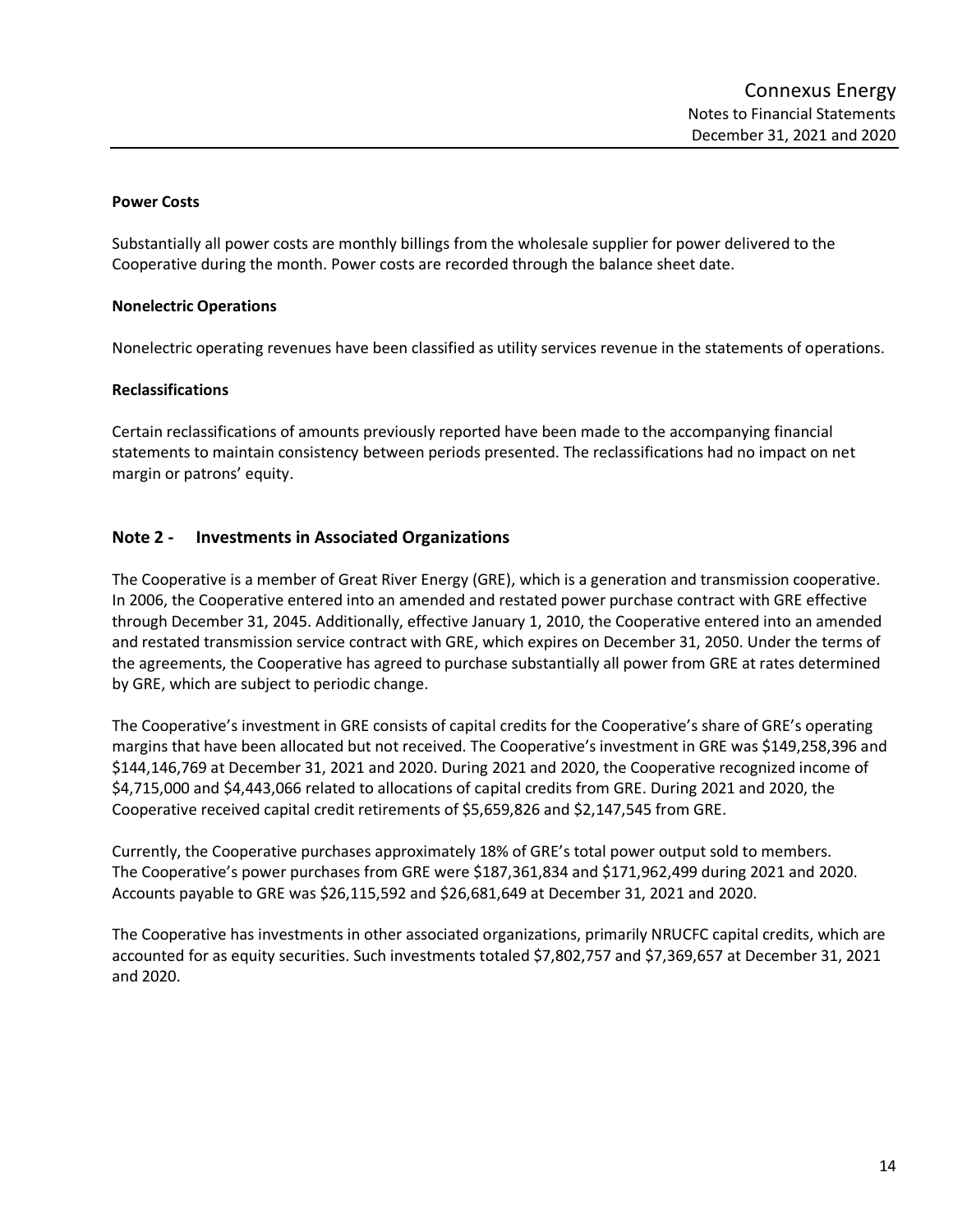## **Note 3 - Subordinated Debt Investments**

Investments in capital term certificates of the NRUCFC totaled \$3,220,966 and \$3,231,788 at December 31, 2021 and 2020. The capital term certificates consist of 5% capital term certificates that mature, based upon the year of acquisition, beginning October 1, 2070, through October 1, 2080; 3% loan capital term certificates that mature, based upon the year of acquisition, beginning October 1, 2025, through October 1, 2030; and nointerest loan capital term certificates, which are refunded to the Cooperative based on the outstanding principal loan balance over the term of the corresponding loans from November 1, 2022, through February 1, 2039. Investments in member capital securities with NRUCFC totaled \$5,000,000 at December 31, 2021 and 2020. These securities have a 5% interest rate and a maturity date of December 11, 2044, with a first call date of December 11, 2024.

Based on the accounting guidance for debt securities, the capital term certificates and member capital securities are classified as held-to-maturity securities, as the Cooperative has a positive intent and ability to hold the certificates to maturity and are accordingly carried at amortized cost.

## **Note 4 - Other Investments**

The Cooperative maintains an investment in a tree trimming business totaling \$1,485,275 and \$1,170,652 at December 31, 2021 and 2020. This investment is recorded under the equity method and is included in other investments in the balance sheets. The Cooperative recognized a net operating gain from this equity investment totaling \$414,123 and \$286,687 in 2021 and 2020.

The Cooperative's investment in solar projects was \$215,993 and \$216,790 at December 31, 2021 and 2020.

## **Note 5 - Other Assets**

|                                                | 2021       | 2020       |
|------------------------------------------------|------------|------------|
| Regulatory asset - pension obligation (Note 8) |            | 4,736,055  |
| Benefit plan asset (Note 8)                    | 11,388,688 | 6,097,598  |
| Deferred compensation (Note 8)                 | 2,895,070  | 2,939,350  |
| Other assets                                   | 499,721    | 2,459,450  |
| Total other assets                             | 14,783,479 | 16,232,453 |

As discussed in Note 8, the Cooperative terminated their pension plan during the year ended December 31, 2021. As a result of changes in plan estimates and the termination of plan, the regulatory asset balance was fully amortized due to plan gains and a regulatory liability balance of \$645,665 remained at December 31, 2021 and is included in other long-term liabilities on the balance sheet.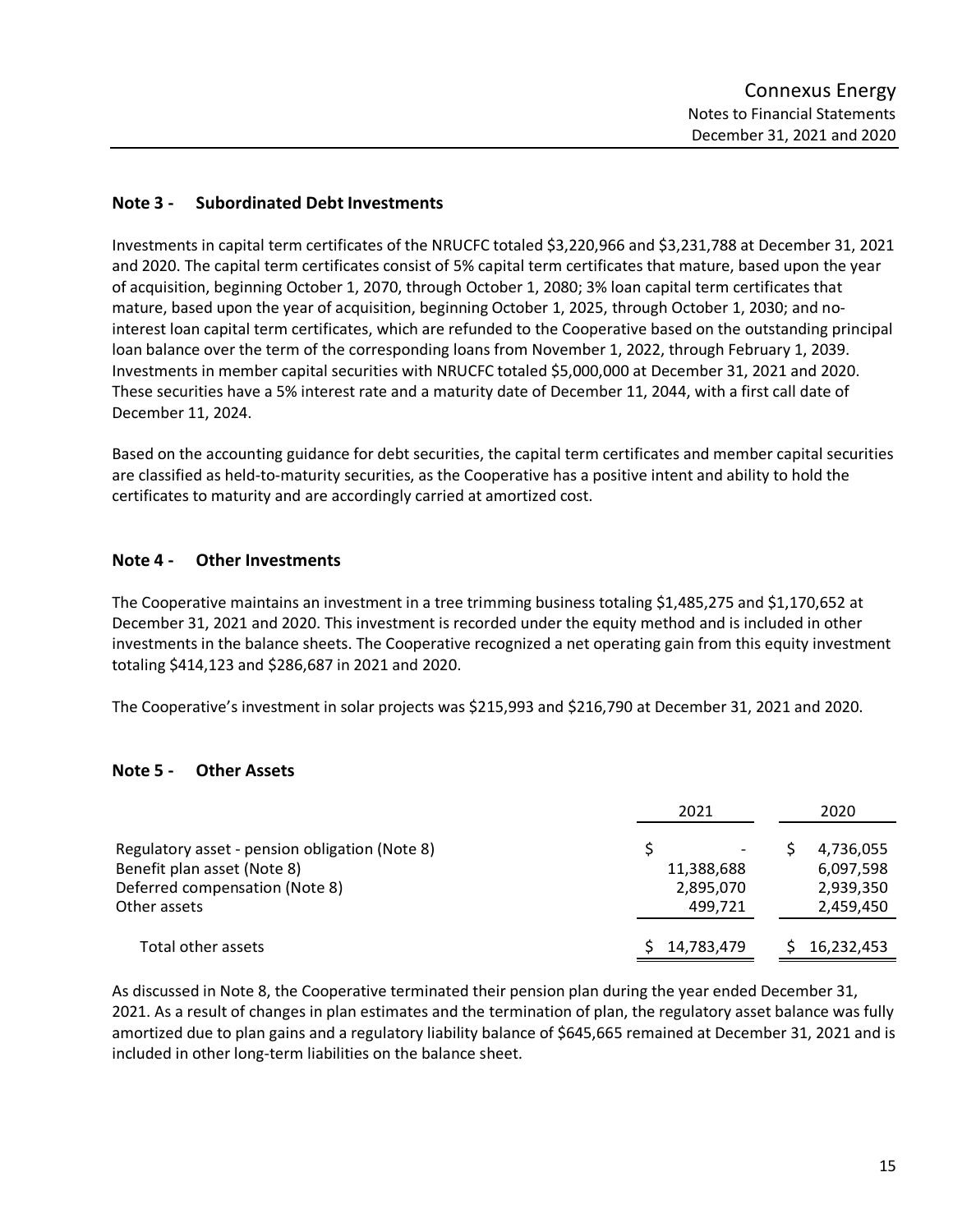## **Note 6 - Long-Term Debt and Line-of-Credit Agreements**

|                                                                                                                                                                                                        | 2021                         | 2020                        |
|--------------------------------------------------------------------------------------------------------------------------------------------------------------------------------------------------------|------------------------------|-----------------------------|
| NRUCFC mortgage notes bearing interest at 1.91% to 6.45%<br>(4.18% weighted average), due in quarterly installments,<br>including interest, through 2054)<br>Less current maturities of long-term debt | \$160,856,226<br>(1,864,506) | \$161,524,030<br>(667, 804) |
| Long-term debt, less current maturities                                                                                                                                                                | \$158,991,720                | \$160,856,226               |

It is estimated that principal repayments on the above debt for the next five years will be as follows:

| 2022       | 1,864,506     |
|------------|---------------|
| 2023       | 291,129       |
| 2024       | 2,984,168     |
| 2025       | 315,660       |
| 2026       | 328,708       |
| Thereafter | 155,072,055   |
|            |               |
|            | \$160,856,226 |

At December 31, 2021, \$155,190,141 of the notes were interest only notes with balloon payments due between 2022 and 2054. Substantially all assets are pledged as collateral on the mortgage notes. The Cooperative has an additional \$25 million in NRUCFC secured mortgage notes that have not been advanced as of December 31, 2021.

The mortgage provisions with NRUCFC require, among other provisions, that the Cooperative maintain certain annual debt service coverage (DSC) levels, including, but not limited to, the average DSC ratio. At December 31, 2021, management believes the Cooperative is in compliance with all loan covenants.

In 2019 the Cooperative established an unsecured line-of-credit agreement with NRUCFC providing the Cooperative with short-term financing in the total amount of \$20,000,000 on a revolving basis. The revolving line-of-credit agreement matures on December 31, 2049. Interest on unpaid principal is payable quarterly at rates established by NRUCFC. The interest rate was 2.25% as of December 31, 2021. There was no outstanding balance on this line-of-credit at December 31, 2021.

The Cooperative has an unsecured line-of-credit agreement with the NRUCFC providing the Cooperative with short-term financing in the total amount of \$35,000,000. The line-of-credit agreement matures on May 5, 2023. Interest on unpaid principal is payable quarterly at rates established by NRUCFC, which are not to exceed the one-month London Interbank Offered Rate (LIBOR), plus 2.15%. The interest rate was 2.25% as of December 31, 2021. There were no outstanding balances on this line-of-credit at December 31, 2021 and 2020.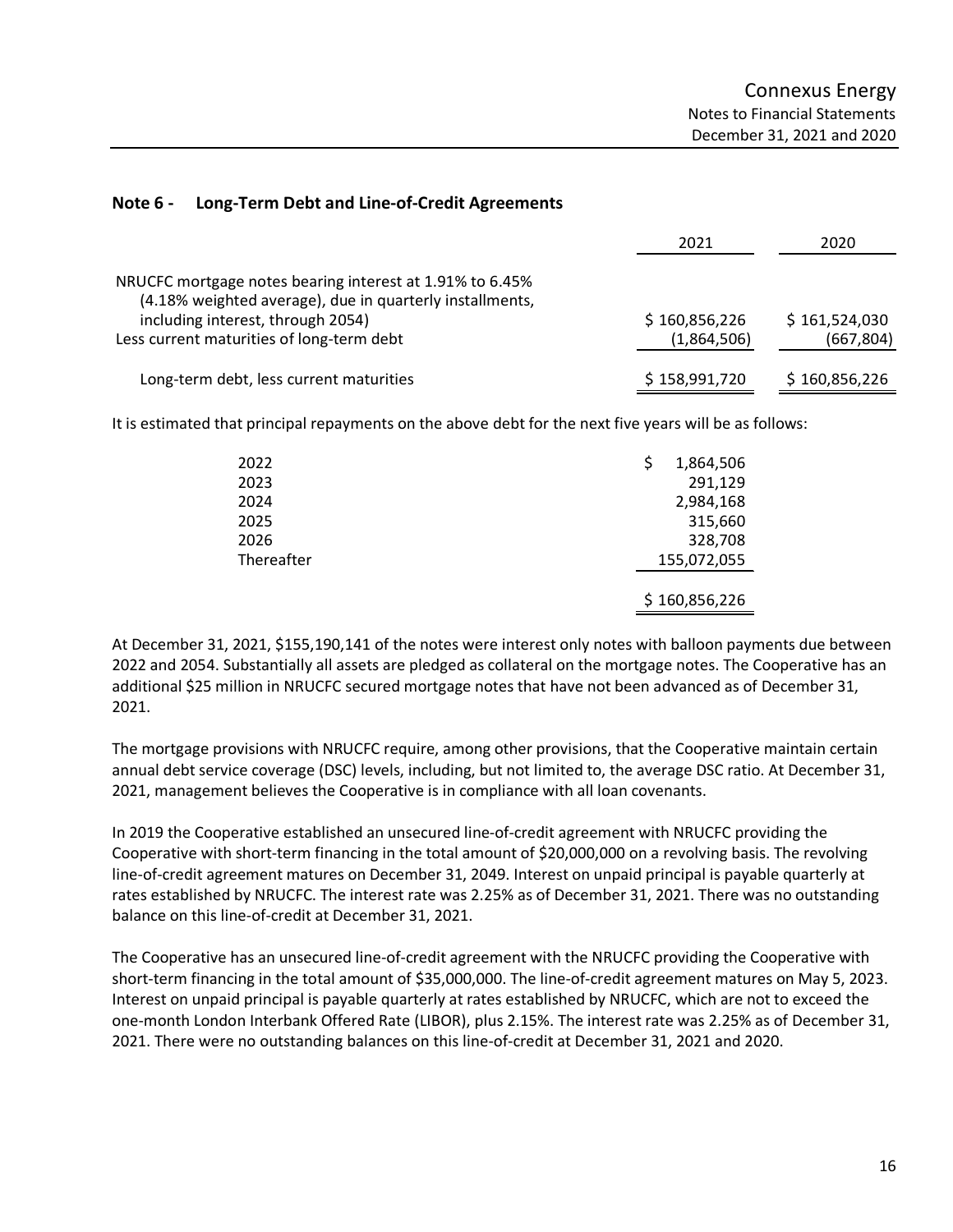The Cooperative has also established an unsecured revolving term line-of-credit with CoBank ACB. The line-ofcredit agreement matures on October 31, 2022 and provides for short-term loans in an amount not to exceed \$40,000,000. Interest on unpaid principal is payable monthly at rates established by CoBank ACB, which are not to exceed the one-month LIBOR, plus 1.40%. The interest rate was 1.51% as of December 31, 2021. There were outstanding balances of \$9,847,132 and \$14,366,525 on this line-of-credit at December 31, 2021 and 2020.

## **Note 7 - Other Long-Term Liabilities**

|                                                             | 2021             | 2020             |
|-------------------------------------------------------------|------------------|------------------|
| Finance lease liabilities                                   | 18,991,034<br>S. | 19,502,270<br>S. |
| Deferred compensation (Note 8)                              | 2,895,070        | 2,939,350        |
| Other liabilities                                           | 709,487          | 1,259,805        |
| <b>Regulatory liabilities</b>                               |                  |                  |
| Deferred revenue                                            | 6,056,452        |                  |
| Pension plan obligation                                     | 645,665          |                  |
| Deferred power cost refunds (net of power cost adjustments) | 4,793,855        |                  |
|                                                             | 34,091,563       | 23,701,425       |
| Less current maturities of finance lease liabilities        | (533,391)        | (511, 200)       |
|                                                             |                  |                  |
| Other long-term liabilities, less current maturities        | 33,558,172       | 23,190,225       |

### **Finance lease liabilities**

The Cooperative has a 25-year contract to obtain energy storage services that is characterized as a lease under ASC 842. The weighted-average discount rate is based on the discount rate implicit in the lease, or if the implicit rate is not readily determinable from the lease, then the Cooperative estimates an applicable incremental borrowing rate. The incremental borrowing rate is estimated using the Cooperative's applicable borrowing rates and the contractual lease term.

For rate-making purposes, the Cooperative treats the finance lease as an operating lease with the amount of the energy storage service payment included as allowable costs in the period it covers. The Cooperative combines the interest expense and amortization of right-of-use asset together and includes the costs as a component of purchased power expense.

Finance lease right-of-use assets are included in energy storage assets on the balance sheet.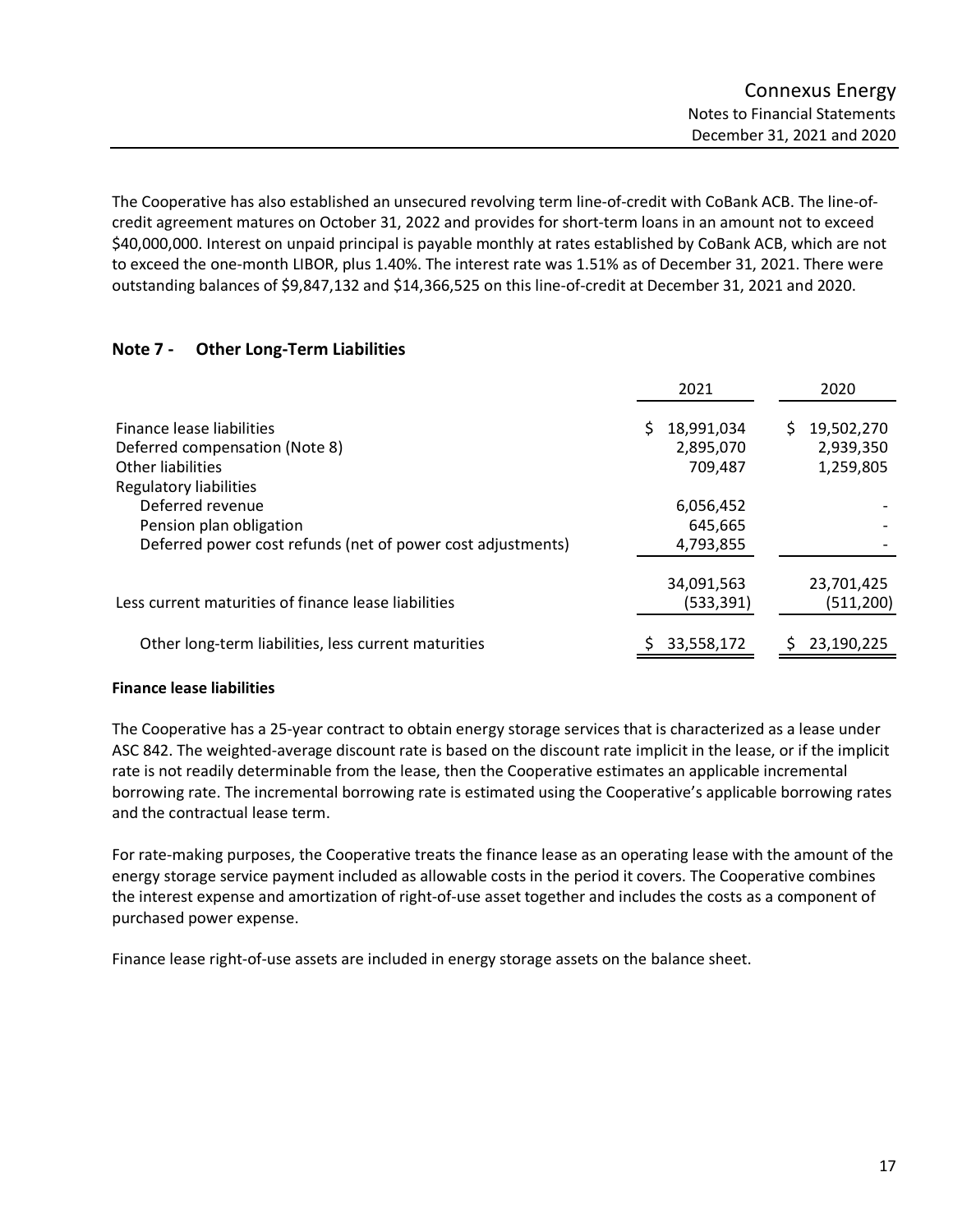Total lease costs for the years ended December 31, 2021 and 2020 were as follows:

|                                                                                | 2021 |                    | 2020 |                    |
|--------------------------------------------------------------------------------|------|--------------------|------|--------------------|
| Finance lease cost:<br>Interest expense<br>Amortization of right-of-use assets |      | 821.798<br>366.989 |      | 841.205<br>443,053 |

The following summarizes the supplemental cash flow information for the years ended December 31, 2021 and 2020:

|                                                                                                                                                                 | 2021               | 2020               |
|-----------------------------------------------------------------------------------------------------------------------------------------------------------------|--------------------|--------------------|
| Cash paid for amounts included in the measurement of lease liabilities:<br>Operating cash flows from finance leases<br>Financing cash flows from finance leases | 821.798<br>366.989 | 841.205<br>443.053 |

The following summarizes the weighted-average remaining term and weighted-average discount rate at December 31, 2021 and 2020:

|                                 | 2021     | 2020     |  |
|---------------------------------|----------|----------|--|
| Weighted-average remaining term | 22 Years | 23 Years |  |
| Weighted-average discount rate  | 4.25%    | 4.25%    |  |

The future minimum payments under noncancelable finance leases with terms greater than one year are summarized below:

| 2022                               | \$<br>1,330,200 |
|------------------------------------|-----------------|
| 2023                               | 1,330,200       |
| 2024                               | 1,330,200       |
| 2025                               | 1,330,200       |
| 2026                               | 1,330,200       |
| Thereafter                         | 22,613,400      |
|                                    |                 |
| Total payments                     | 29,264,400      |
| Less interest                      | (10, 273, 366)  |
|                                    |                 |
| Present value of lease liabilities | 18,991,034      |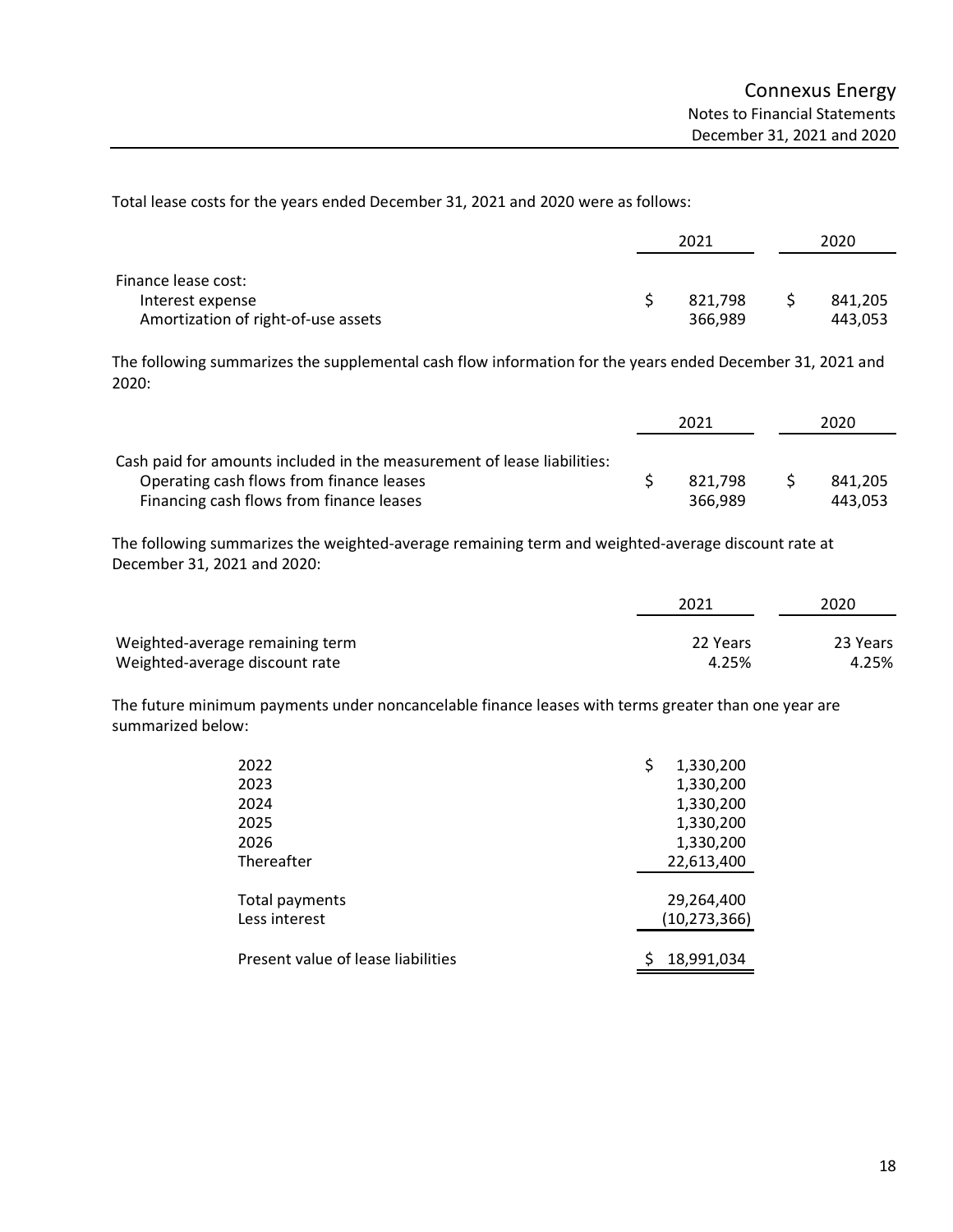## **Regulatory liabilities**

The Cooperative established a deferred revenue plan during the 2021 financial year. The deferred revenue plan allows current period margins to be deferred and considered in determining future rates. Any amounts deferred must be amortized into income within five years of the date of the deferral. Rates charged to members by the Cooperative are established solely by the Board of Directors. The Cooperative is not regulated for rates by the Minnesota Public Utilities Commission.

The following table sets forth the plan's activity for the years ended December 31, 2021 and 2020:

|                                                                                                              | 2021      | 2020 |
|--------------------------------------------------------------------------------------------------------------|-----------|------|
| Deferred revenue, beginning of the year<br>Amortization of deferred revenue<br>Additions to deferred revenue | 6,056,452 |      |
| Deferred revenue, end of the year                                                                            | 6,056,452 |      |

The Cooperative defers monthly power cost adjustments received from the Cooperatives power supplier. The deferred amounts are amortized into power cost at the time they are collected from or refunded to members. At December 31, 2021, this resulted in a regulatory liability of \$4,793,855. At December 31, 2020, a deferred debit of \$1,697,732 was included in other assets on the balance sheet.

## **Note 8 - Pension Plans**

## **Defined Benefit Plan**

The Cooperative sponsors a qualified defined benefit pension plan (the "Pension Plan"). Benefits under the Pension Plan are determined under a traditional percentage-of-final-pay formula or a cash-balance formula based on annual compensation credits and investment credits. Benefits for participating employees hired after January 1, 2000, are determined under the cash-balance formula. Effective January 1, 2011, the Cooperative closed the Pension Plan to new participants. During the year ended December 31, 2021, the Cooperative approved the termination of the plan effective December 31, 2021. This resulted in a curtailment gain of \$1,457,136. The Pension Plan's assets are invested in bond mutual funds and money market funds.

In accordance with guidance for accounting for pension plans, the Cooperative fully recognizes the funded status of each pension and other postretirement benefit plan as a liability or asset in its balance sheets with all unrecognized amounts to be recorded in other comprehensive income. The Cooperative applies regulatory accounting treatment, which allows recognition of this item as a regulatory asset or liability rather than as a charge to accumulated other comprehensive income, as future costs are to be included in rates.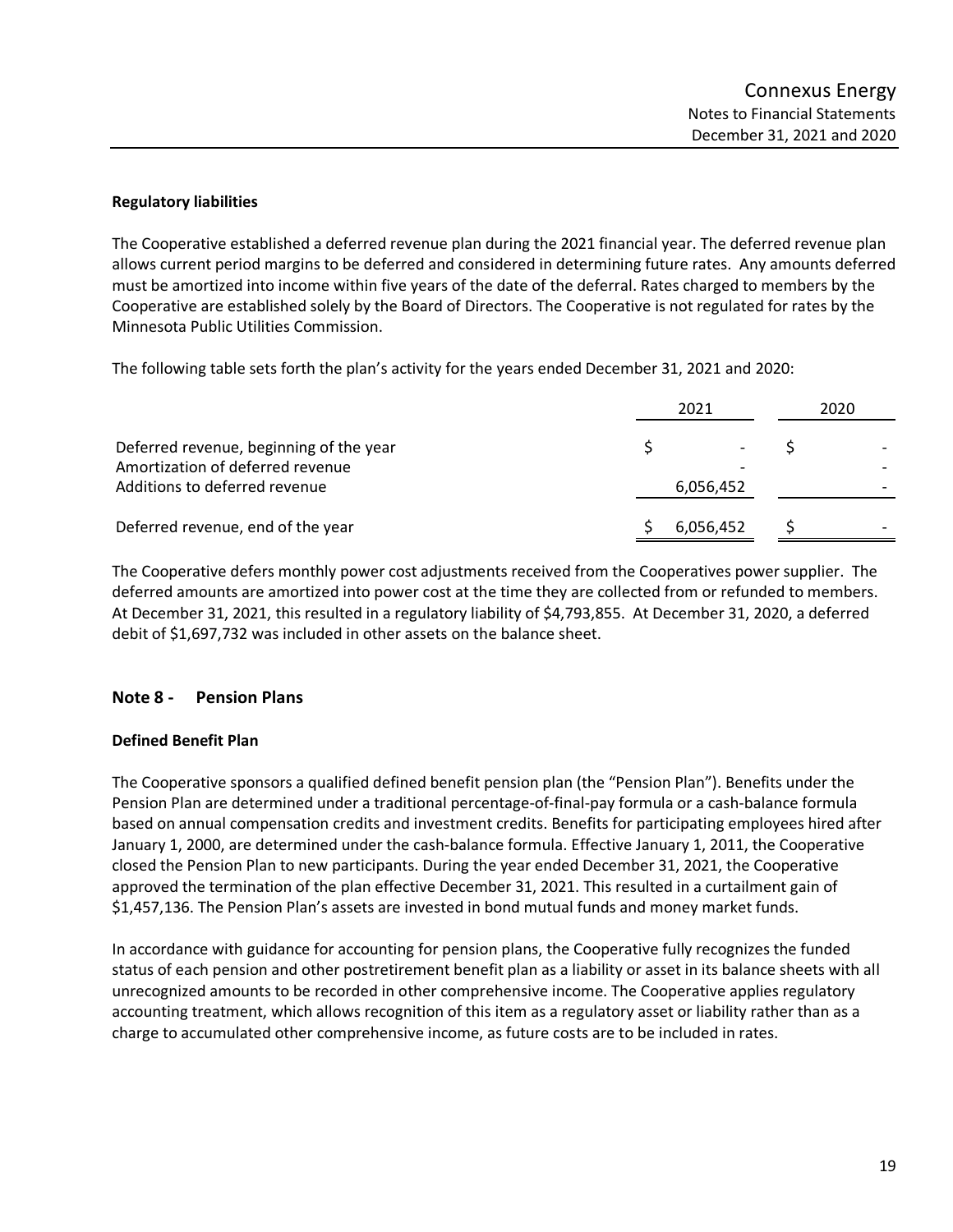Information for the Pension Plan as of and for the years ended December 31, 2021 and 2020, is as follows:

|                                                                                                                                                                                                              | 2021                                                                                               | 2020                                                                                    |
|--------------------------------------------------------------------------------------------------------------------------------------------------------------------------------------------------------------|----------------------------------------------------------------------------------------------------|-----------------------------------------------------------------------------------------|
| Accumulated benefit obligation - December 31                                                                                                                                                                 | 32,223,253                                                                                         | 38,719,492                                                                              |
| Change in benefit obligation<br>Projected benefit obligation - beginning of year<br>Service cost<br>Interest cost<br>Actuarial (gains) losses<br>Benefits paid<br>Settlements<br>Curtailment gain            | \$<br>40,514,702<br>938,318<br>778,603<br>(3,789,874)<br>(1,036,912)<br>(3,724,448)<br>(1,457,136) | 39,560,226<br>Ś.<br>941,676<br>1,091,693<br>2,634,932<br>(1,032,829)<br>(2,680,996)     |
| Projected benefit obligation - end of year                                                                                                                                                                   | 32,223,253<br>Ş                                                                                    | \$40,514,702                                                                            |
| Change in plan assets<br>Fair value of plan assets - beginning of year<br>Actual return on assets<br><b>Employer contribution</b><br>Benefits paid<br>Settlements<br>Fair value of plan assets - end of year | \$46,612,300<br>1,761,001<br>(1,036,912)<br>(3,724,448)<br>43,611,941<br>Ş                         | \$43,813,342<br>5,342,783<br>1,170,000<br>(1,032,829)<br>(2,680,996)<br>46,612,300<br>Ş |
| Funded status of plan - funded status of plan as of<br>December 31 (Note 5)                                                                                                                                  | 11,388,688<br>S                                                                                    | 6,097,598<br>Ş.                                                                         |
| Weighted-average assumptions used to determine benefit<br>obligations as of December 31<br>Discount rate<br>Weighted-average rate of increase in future compensation levels                                  | 2.45%<br>3.50%                                                                                     | 2.00%<br>3.50%                                                                          |
| Amounts recognized in balance sheets consist of<br>Noncurrent assets<br>Other assets (Note 5)                                                                                                                | 11,388,688<br>Ś.                                                                                   | 10,833,653<br>\$                                                                        |
| <b>Current liabilities</b><br>Pension plan regulatory liabilities (Note 7)                                                                                                                                   | (645, 665)                                                                                         |                                                                                         |
| Net amounts recognized in balance sheets                                                                                                                                                                     | 10,743,023<br>\$                                                                                   | 10,833,653<br>\$                                                                        |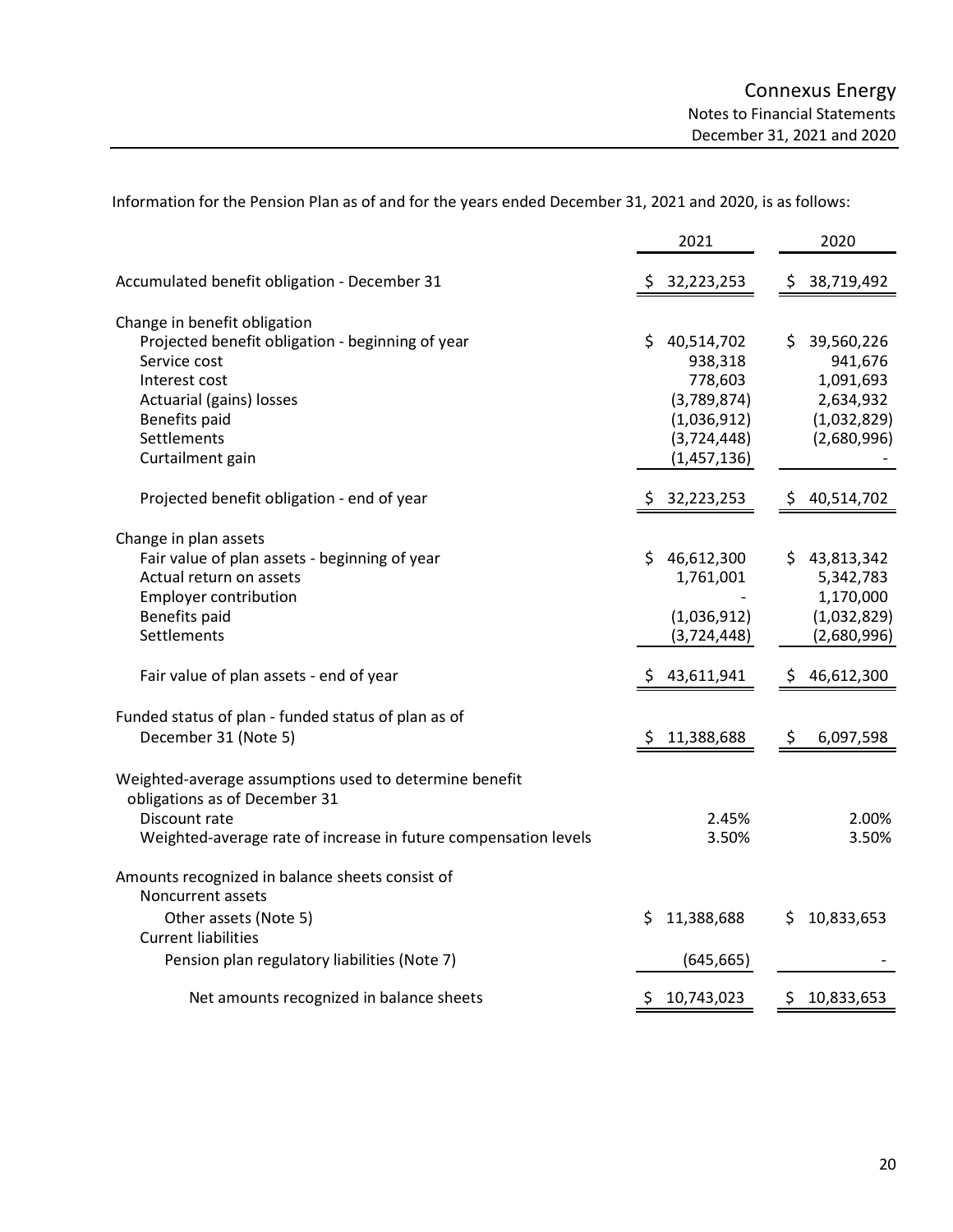The remaining prior service costs as of December 31, 2020 were fully amortized in 2021. As such, no amortization is expected in 2022.

|                                                                     | 2021        |   | 2020       |
|---------------------------------------------------------------------|-------------|---|------------|
| Amounts not yet recognized as components of net period benefit cost |             |   |            |
| Amount disclosed at beginning of year                               | 4,736,055   | S | 5,858,133  |
| Net actuarial gain in current year                                  | (3,565,872) |   | (636, 809) |
| Amortization of actuarial losses                                    | (20, 723)   |   | (114, 648) |
| Prior service credit                                                | (110, 232)  |   | (64, 514)  |
| <b>Settlements</b>                                                  | (227, 757)  |   | (306,107)  |
| Curtailment                                                         | (1,457,136) |   |            |
| Amount disclosed at end of year (Note 5)                            | (645,665)   |   | 4,736,055  |

Components of net periodic pension costs for the Pension Plan for 2021 and 2020, are as follows:

|                                                                                                                                           | 2021                                                         | 2020                                                           |  |
|-------------------------------------------------------------------------------------------------------------------------------------------|--------------------------------------------------------------|----------------------------------------------------------------|--|
| Service cost<br>Interest cost<br>Expected return on plan assets<br>Amortization of actuarial losses<br>Amortization of prior service cost | \$<br>938.318<br>778,603<br>(1,985,003)<br>20,723<br>110,232 | \$<br>941,676<br>1,091,693<br>(2,071,042)<br>114,648<br>64,514 |  |
| Net periodic pension cost                                                                                                                 | (137, 127)                                                   | 141,489                                                        |  |
| Settlement charge                                                                                                                         | 227,757                                                      | 306,107                                                        |  |
| Total pension cost                                                                                                                        | 90,630                                                       | 447,596                                                        |  |

The Cooperative uses a liability-driven investment policy, which seeks to match asset returns with expected liabilities. The asset allocation was 71% cash and cash equivalents and 29% bond mutual funds as of December 31, 2021. The asset allocation was 3% real estate investment trust funds, 27% equity mutual funds and 70% bond mutual funds as of December 31, 2020. All pension assets are classified as Level 1 investments within the fair value hierarchy.

The weighted-average assumptions used to determine net periodic pension costs for the years ended December 31, 2021 and 2020, were as follows:

|                                                  | 2021  | 2020  |  |
|--------------------------------------------------|-------|-------|--|
| Discount rate                                    | 2.00% | 2.90% |  |
| Expected long-term rate of return on plan assets | 4.66% | 5.12% |  |
| Rate of increase in future compensation levels   | 3.50% | 3.50% |  |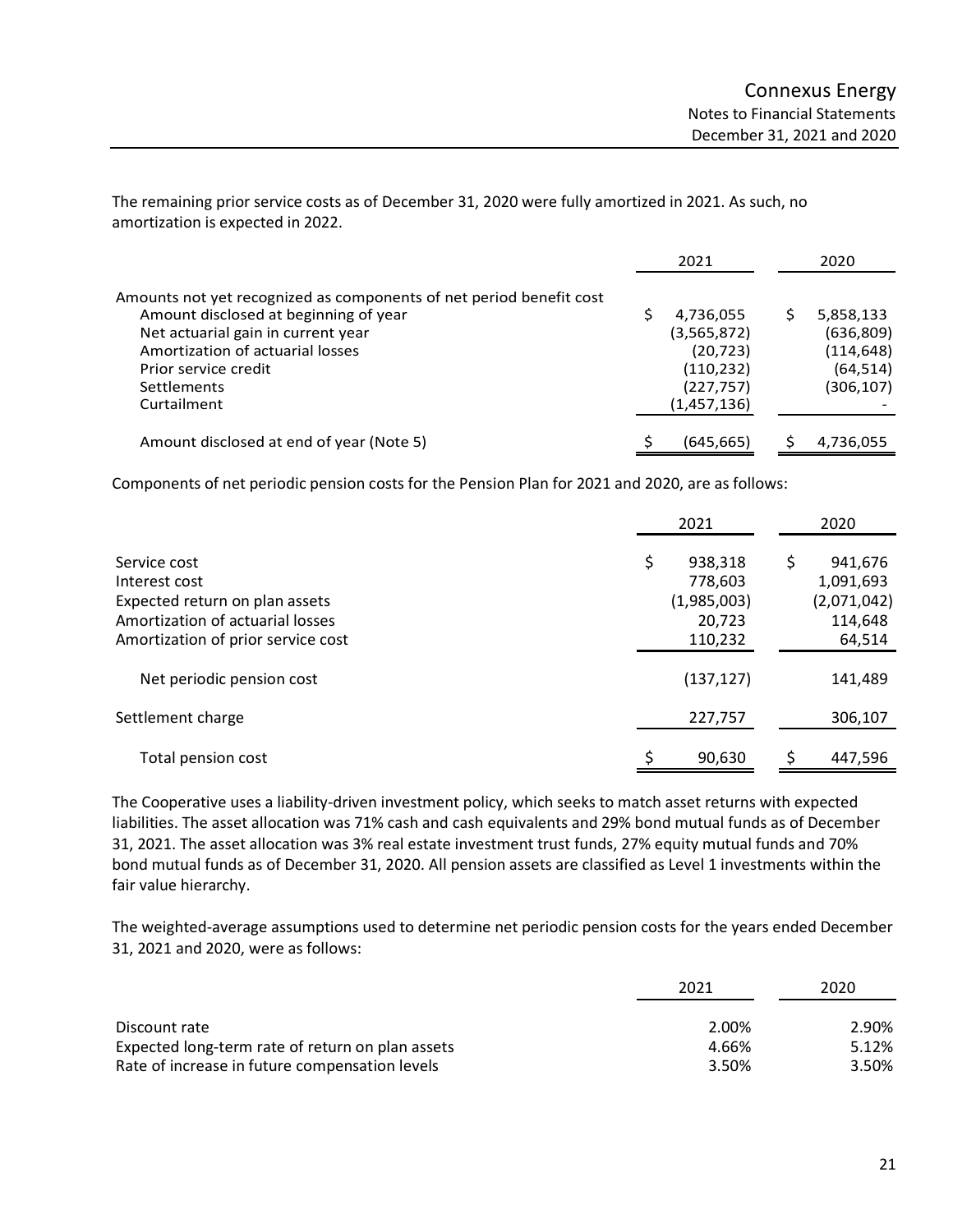The target percentages of fair value of plan investments by category (prior to plan termination) was as follows:

|              | 2021 | 2020 |
|--------------|------|------|
| <b>REIT</b>  | 5%   | 5%   |
| Equity funds | 30%  | 30%  |
| Debt funds   | 65%  | 65%  |
|              | 100% | 100% |

The Cooperative's policy is to fund the minimum required contribution under applicable laws and regulations and any additional amounts deemed appropriate by management.

## **Defined Contribution Plan**

The Cooperative sponsors a qualified defined contribution plan with elective employee deferral and employermatching provisions. The Cooperative contributes an amount equal to 7% of employee compensation for employees no longer eligible for the defined benefit pension plan and certain employees who elected in 2011 to receive defined contribution plan benefits in lieu of any future defined benefit plan benefits. The Cooperative contributes an amount equal to 1% of employee compensation for all other eligible employees. For all eligible employees, the Cooperative also contributes an additional matching contribution equal to 50% of the first 6% of the employee's contribution to the plan. The defined contribution plan covers substantially all employees. Contributions to the plan were \$1,542,299 and \$1,536,356 for the years ended December 31, 2021 and 2020.

### **Deferred Compensation**

The Cooperative has deferred compensation arrangements for certain employees, in which assets are invested in a variety of mutual funds at the discretion of the employees. The total fair value of the assets and liabilities at December 31, 2021 and 2020 was \$2,895,070 and \$2,939,350 and is included in other assets and other longterm liabilities in the balance sheets. The related assets and liabilities are classified as Level 1 in the fair value hierarchy. Investment gains and losses are reported in other margin in the statements of operations.

## **Note 9 - Commitments and Contingencies**

The Cooperative is involved in various legal actions arising in the normal course of business. It is the opinion of management that the resolution of such actions will not have a material adverse effect on the financial position or future results of operations of the Cooperative.

In December 2018, the Cooperative began purchasing solar electricity under long-term power purchase agreements. The agreements call for the Cooperative to purchase the net output of the facilities at a fixed price per MWh of output and have an initial term of 25 years.